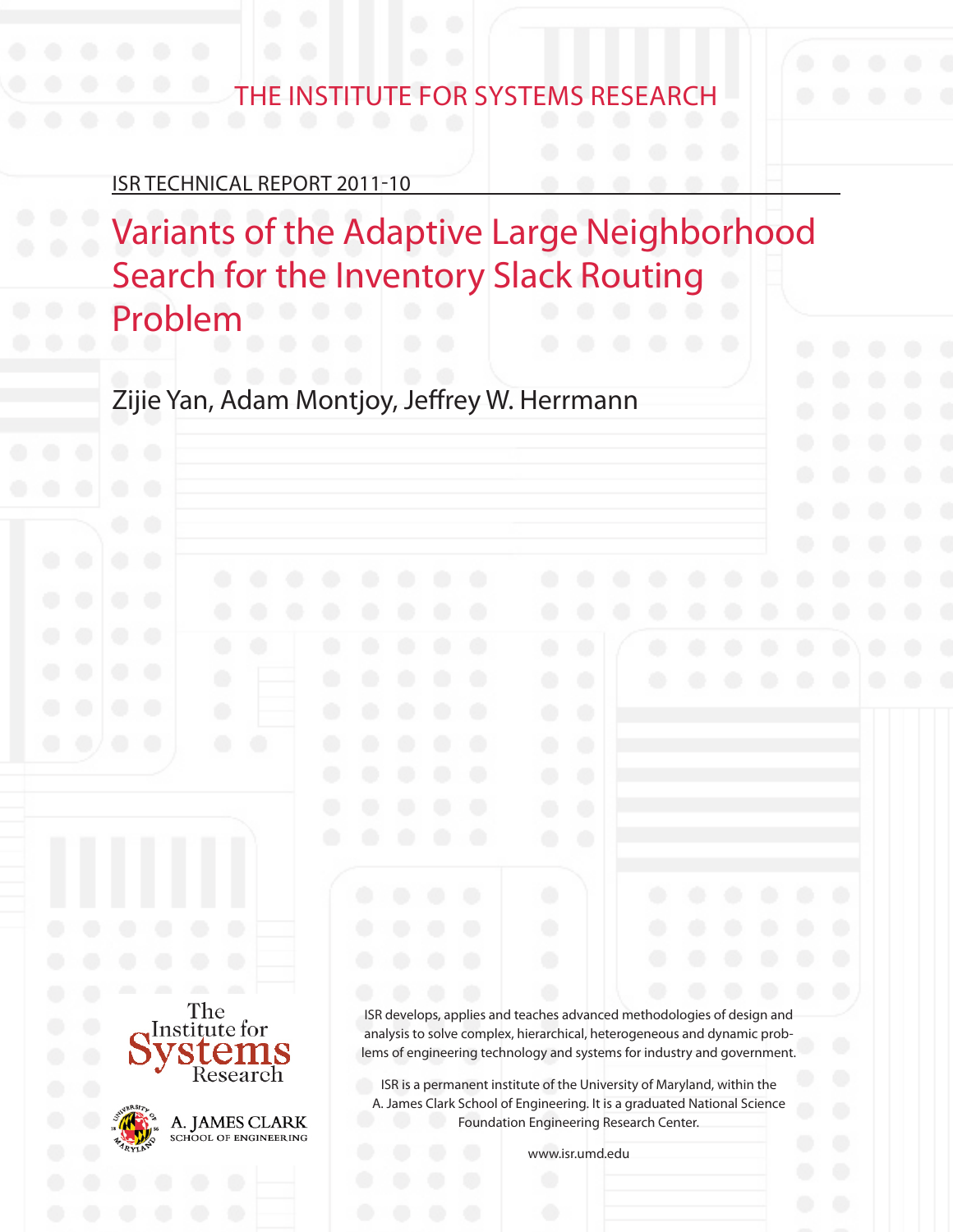## **Variants!of!the!Adaptive!Large!Neighborhood!Search for the Inventory Slack Routing Problem**

Zijie Yan **Adam Montjoy** Jeffrey W. Herrmann September 7, 2011

#### **Abstract**

The inventory slack routing problem is a specialized vehicle routing problem that focuses on delivering waves of inventory to sites in a timely and even manner. It is difficult to find an optimal solution to this problem, thus heuristic and search techniques are necessary. This paper focuses on new variants of the Adaptive Large Neighborhood Search that incorporate new heuristics and linear programming to set delivery quantities. The search variants are tested on a set of instances to compare solution quality and computational effort.

#### **1. Introduction**

The Inventory Slack Routing Problem (ISRP) is a variant of the vehicle routing problem [1] in which material arrives at a central depot in multiple waves and must be delivered to sites that consume the material over a finite time horizon. The logistics objective is to deliver material as early as possible. In particular, management wishes the slack (earliness) of the deliveries to be as great as possible in order to reduce the likelihood that sites will not have material when it is needed. Like other vehicle routing problems, the ISRP is NP-hard, and heuristics and search algorithms are needed to find high-quality solutions in reasonable time.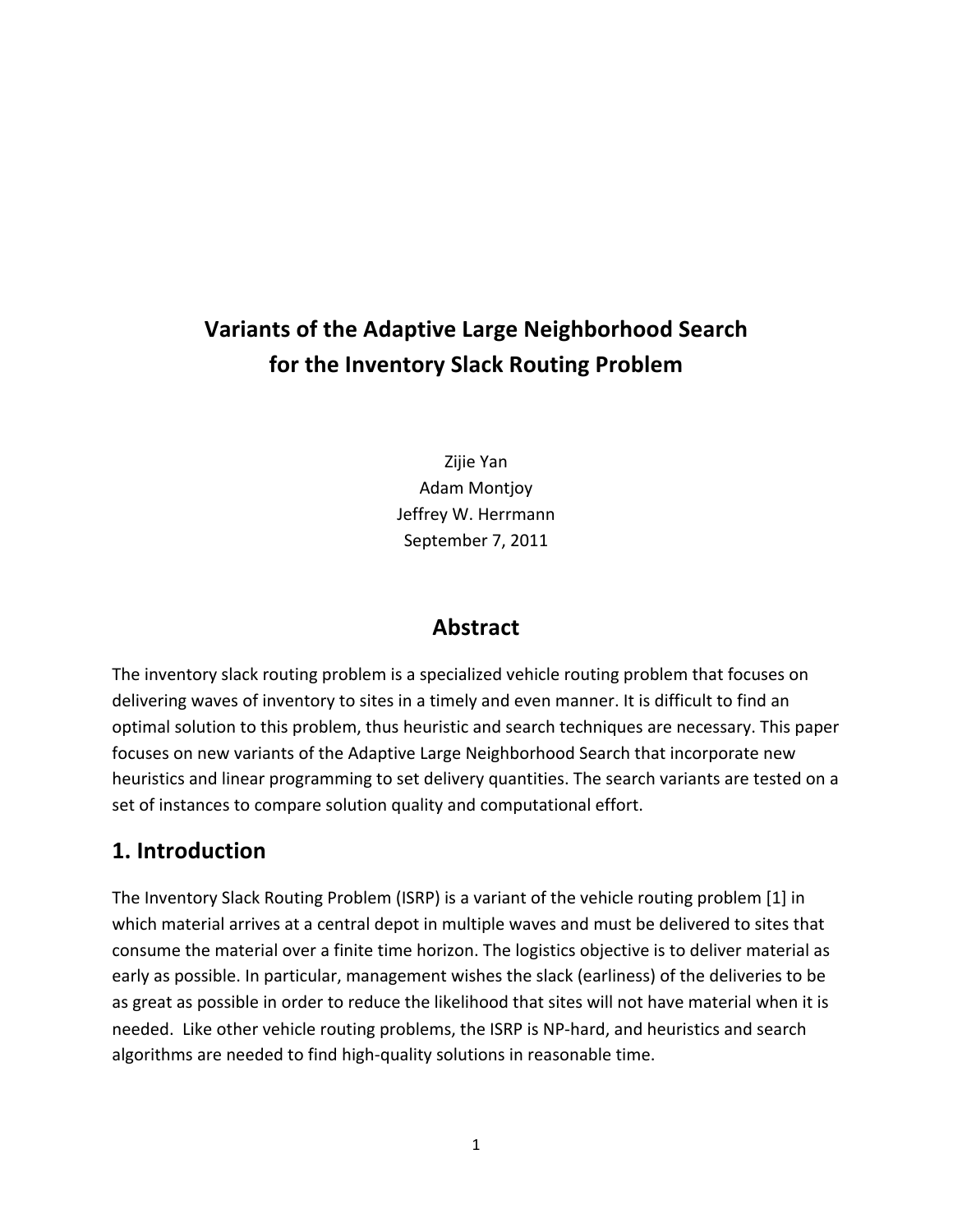Montjoy and Herrmann [2] described an Adaptive Large Neighborhood Search (ALNS) for finding solutions to the ISRP. Montjoy [3] discussed the performance of the search on a large set of problem instances. The search begins with an initial set of routes (determined by nearest neighbor-based heuristic) and iteratively destroys the current routes through removal heuristics and rebuilds the routes with insertion heuristics. In essence sites are removed and then reinserted into different routes based on how the minimum slack is changed. Depending on its performance, a heuristic's probability of being chosen in future iterations is updated and its new solution is either accepted or rejected (or diversifies the search). None of the insertion heuristics tested previously employed a look-ahead characteristic. This paper introduces the regret insertion heuristic, which utilizes a look-ahead attribute, and tests this heuristic along with different ways to use linear programming to schedule the deliveries. The goal of the experiments is to determine whether adding the regret insertion heuristic makes the ALNS algorithm more efficient by analyzing the trade-off between computational effort and search performance.

## **2. Regret Insertion Heuristic**

The regret insertion heuristic performs a search of the existing routes for the best route for each removed site that will result in the greatest minimum slack with a look ahead at potential future problems. The regret insertion heuristic finds, for each site and each vehicle, the position on that vehicle's route that yields the greatest minimum slack. A site's *regret* is the difference between the two greatest minimum slacks [4]. By prioritizing the removed sites that have the greatest regret, the algorithm hopes to avoid future problems by first inserting removed sites that have a great influence on minimum slack. (A site with little regret should have little impact on the minimum slack wherever it goes.)

The regret insertion heuristic starts with the existing vehicle routes and the removed sites. First, the procedure analyzes how many vehicles have no stops in their routes. Each of those vehicles will receive a removed site based on priority of which sites result in the highest minimum slack. The sites that are placed into a route are thus deleted from the set of removed sites. (It cannot improve the solution to have idle vehicles.) Next, the program determines the best routes for each remaining removed site by looking at the highest minimum slack calculated. The regret for each removed site is calculated by subtracting the second best route's slack from the best route's slack. The removed site with the highest regret is placed into its best route. This is repeated until no sites remain. This procedure is summarized in Figure 1.

Consider an instance with six sites and three vehicles and a partial solution with two removed sites. Vehicle 1 visits site 1, vehicle 2 visits site 2, and vehicle 3 visits sites 3 and 4. Sites 5 and 6 are unassigned.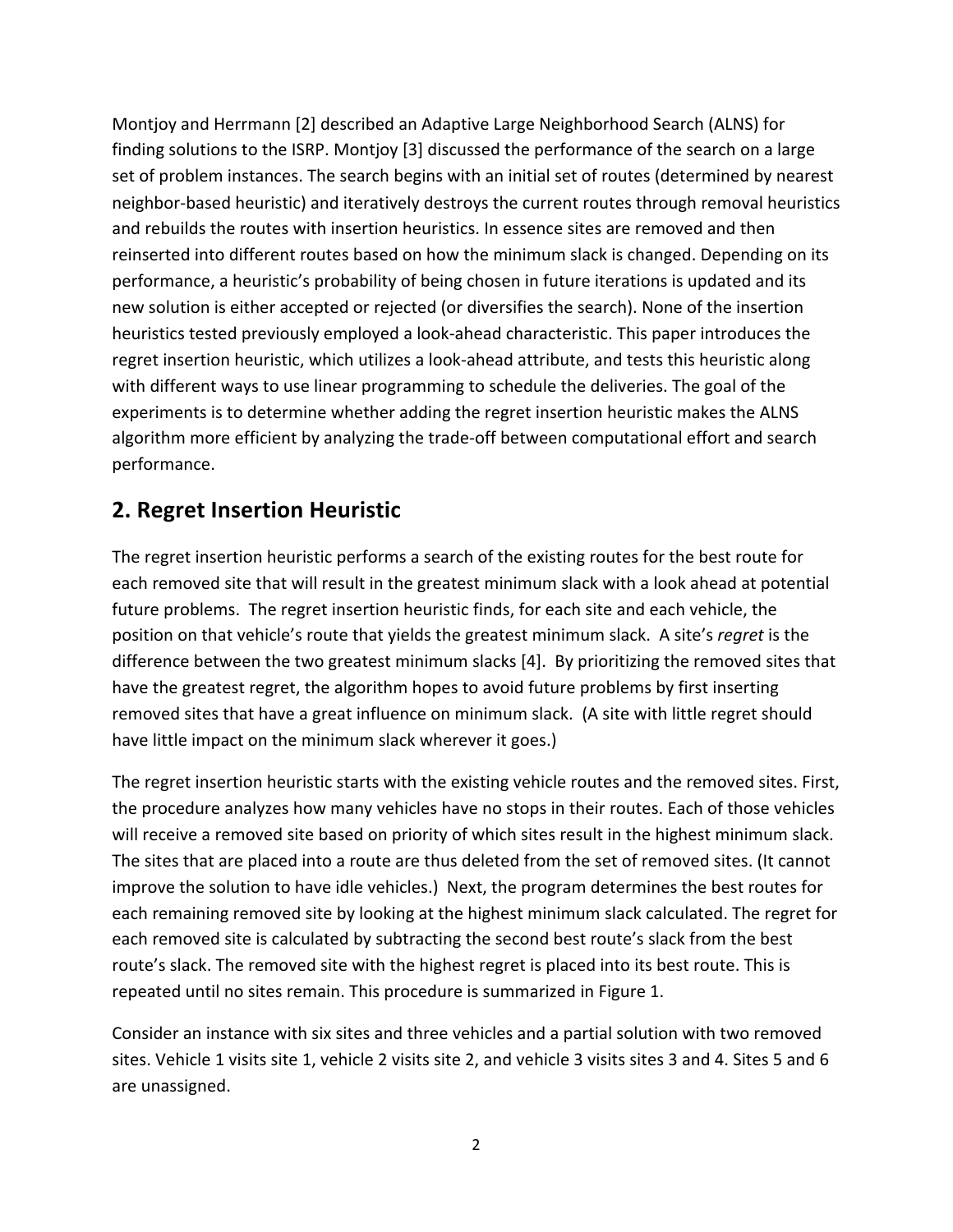The regret insertion heuristic tentatively inserts sites 5 and 6 into every vehicle route and the minimum slacks are saved. For example, when considering vehicle 3, the heuristic inserts each site before site 3, after site 3, and after site 4 in order to determine which location will result in the highest minimum slack.

The regret is calculated by the difference in slacks between the best route and second best route for each removed site. In this instance, the slack corresponding to each site and vehicle is shown in Table 1. For both sites 5 and 6, the route that has the most slack is vehicle 2, and the second best route is vehicle 3. The regret values are 2 and 8 for sites 5 and 6, respectively. The site with the largest regret is inserted first, so the heuristic adds site 6 to vehicle 2's route. Then the process is repeated until no more removed sites remain.

By inserting the removed site with the highest regret first, the remaining removed site becomes easier to insert. If regret was not considered, site 5 would be added to the route for vehicle 2 because the previous algorithm deals with sites one at a time. Site 6 would then be inserted into vehicle 3 because that is the best remaining route. The highest minimum slack in the system would be 15, instead of the 21 calculated by regret.

|        | Vehicle 1 | Vehicle 2 | Vehicle 3 |
|--------|-----------|-----------|-----------|
| Site 5 |           |           |           |
| Site 6 |           |           |           |

Table 1. Minimum slack after insertion of sites 5 and 6 into vehicle routes.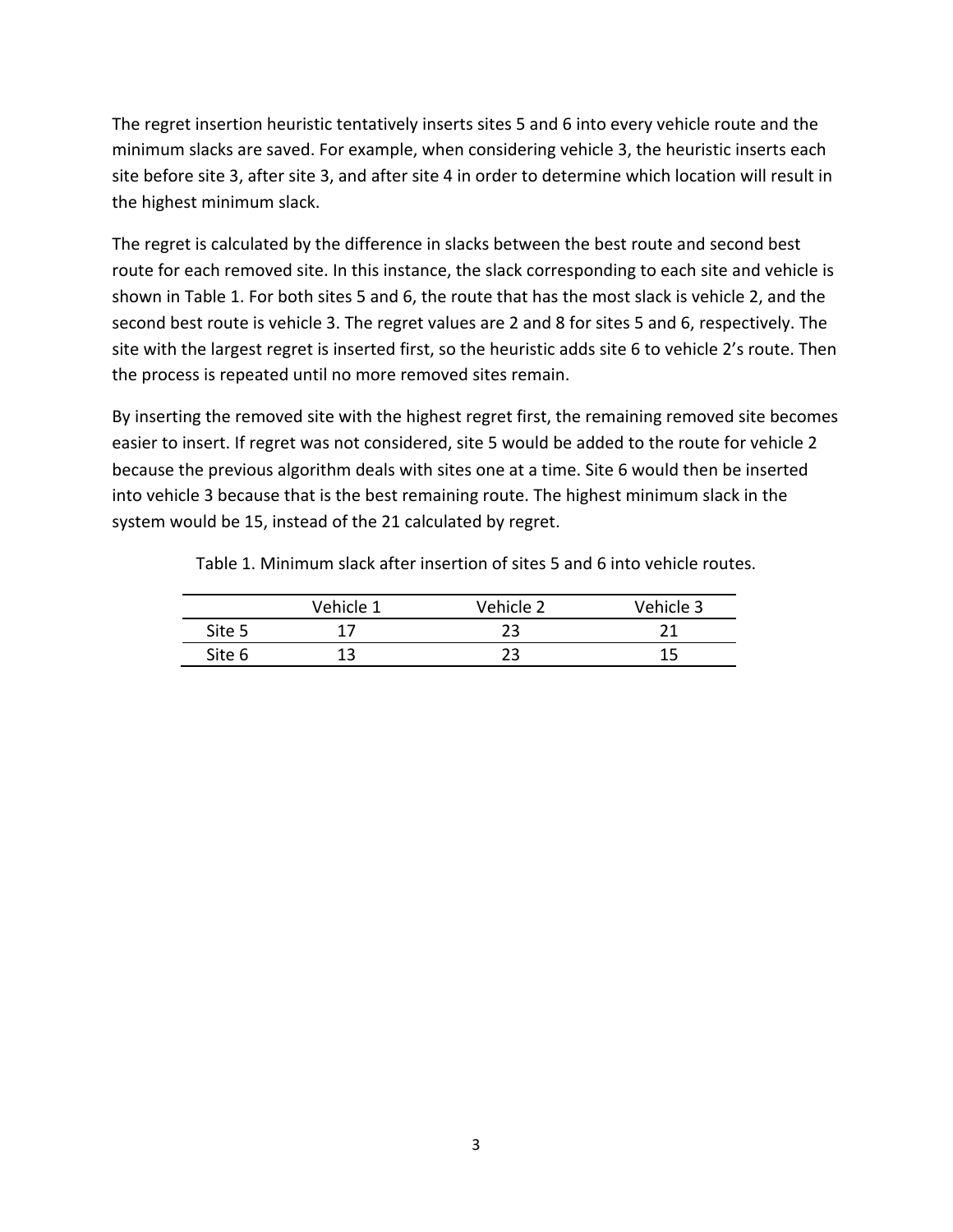

Figure 1. Flowchart for the regret insertion heuristic.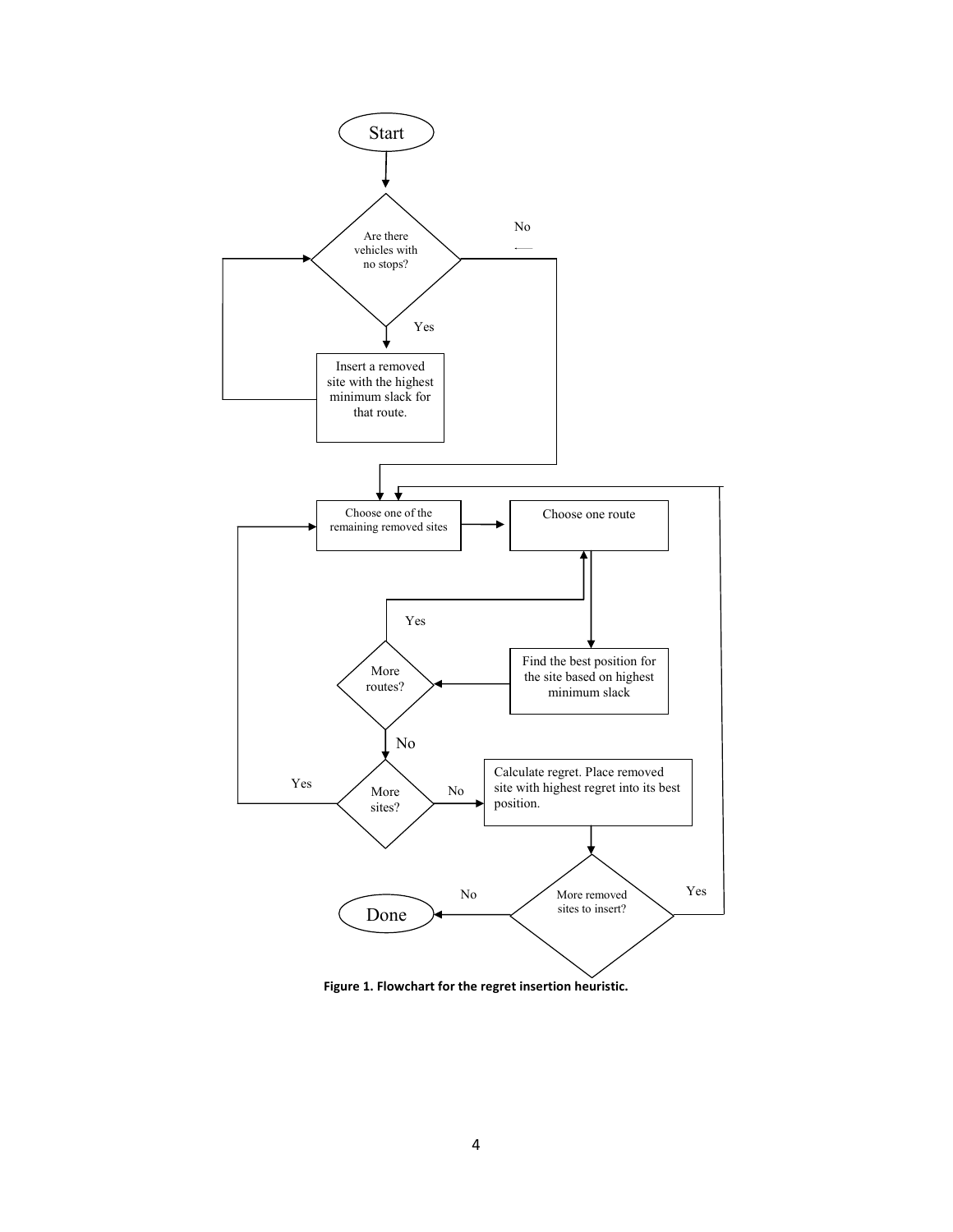## **3. Experimental Design**

To analyze the performance of the ALNS with and without the regret insertion heuristic, we ran both versions of the ALNS on a set of 18 instances (see Table 2). These are a subset of the instances generated and tested by Montjoy [3]. Note that three instances have one set of nine sites, and another three instances a different set of nine sites. The key variables are heuristic performance (the average minimum slack of the best solution generated) and the computation time to run the search.

The original ALNS algorithm will be referred to as "ALNS." For a complete description, including the values of the temperature and the cooling rate, see Montjoy [3]. The ALNS algorithm that incorporates the regret insertion heuristic will be denoted as "ALNSRR." Refer to Table 7 for the labels for every algorithm.

Each trial of the ALNS completes 1500 iterations. Each trial of the ALNSR completes 1000 iterations. We ran 50 trials of each search on the instances with 5 to 50 sites but only 10 trials on the instances with 189 sites due to larger computational time.

The searches are run consecutively over the entire set of instances on one computer. The specifications of the computer used are Dell Optiplex 960 with Intel Core Duo CPU; E8400 @ 3.00 GHz; 2.99 GHz, 3.21 GB of RAM. The algorithms are coded and executed in MATLAB. The highest minimum slack per iteration, average times for every 100 iterations, standard deviations for every 100 iterations, time per iteration, average highest minimum slack for every 100 iterations, and the vehicle routes of the highest quality are all saved. The initial route is constructed by the nearest neighbor heuristic, ensuring that ALNS and ALNSR start at the same routes.

The difference in the number of iterations run for ALNS and ALNSR is based on the evidence gathered from initial testing that demonstrated that 1500 iterations for ALNSR is wasteful and inefficient as the algorithm will most likely find the best solution before then. One sample is taken from an instance of 50 sites and 35 vehicles.

As shown in Figures 2 and 3, the ALNSR found the best solution well under the 1000 or 1500 iterations specified on the instance with 50 sites and 35 vehicles. Clearly, it is unnecessary to run 1500 iterations for the ALNSR, whereas ALNS requires 1500 iterations to get close to the best found solution.

Only in the large instances with 189 sites are both 1500 and 1000 iterations for ALNS and ALNSR, respectively, not enough. This will be discussed in more detail later.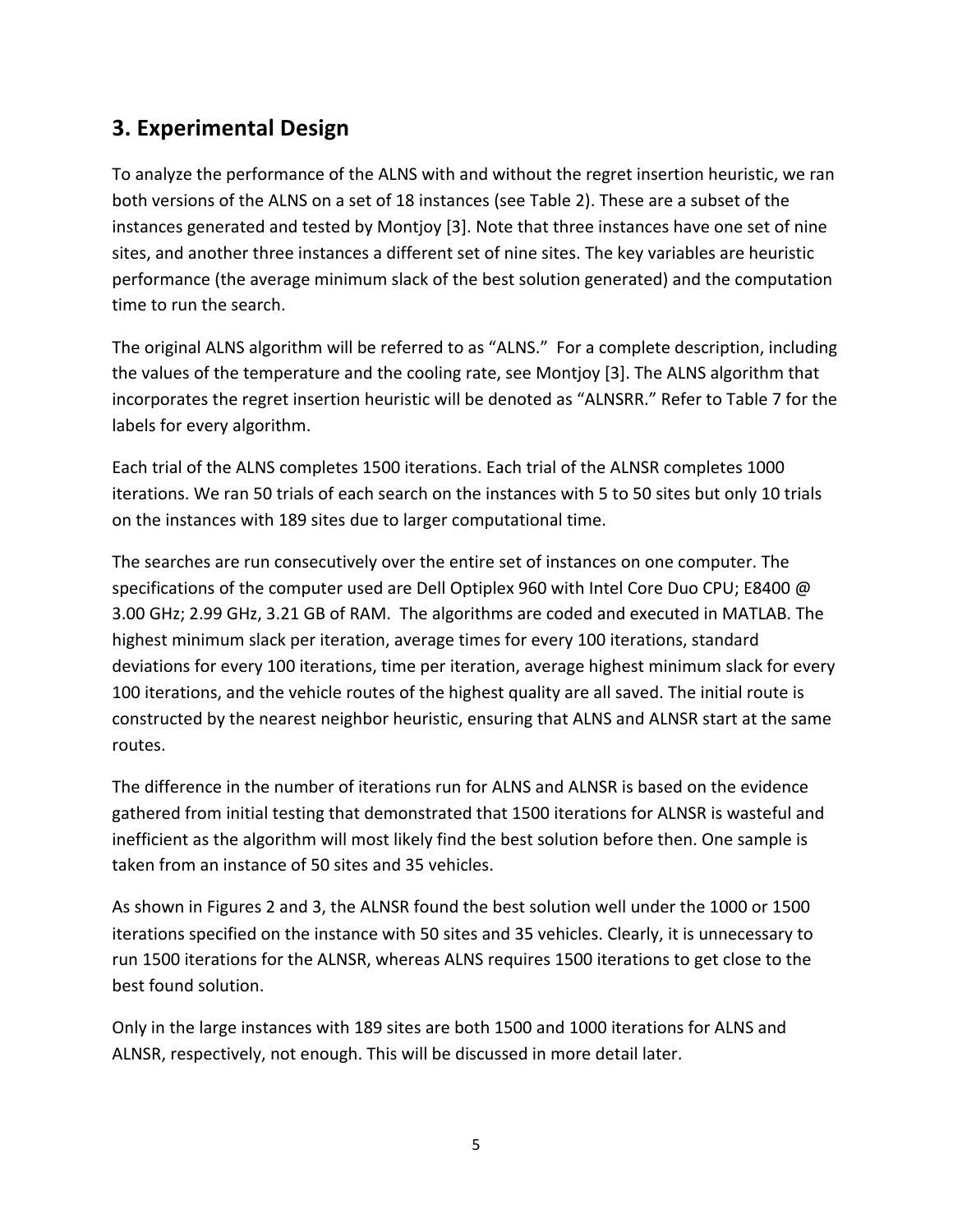| Number of sites | Number of Vehicles |  |  |  |
|-----------------|--------------------|--|--|--|
| 5               | 2, 3, 4            |  |  |  |
|                 | 3, 5, 7            |  |  |  |
| q               | 3, 5, 7            |  |  |  |
| 10              | 3, 5, 7            |  |  |  |
| 50              | 15, 25, 35         |  |  |  |
| 189             | 30, 71, 100        |  |  |  |

Table 2. Number of sites and Vehicles for Instances



Figure 2. Results for the instance with 50 sites and 35vehicles.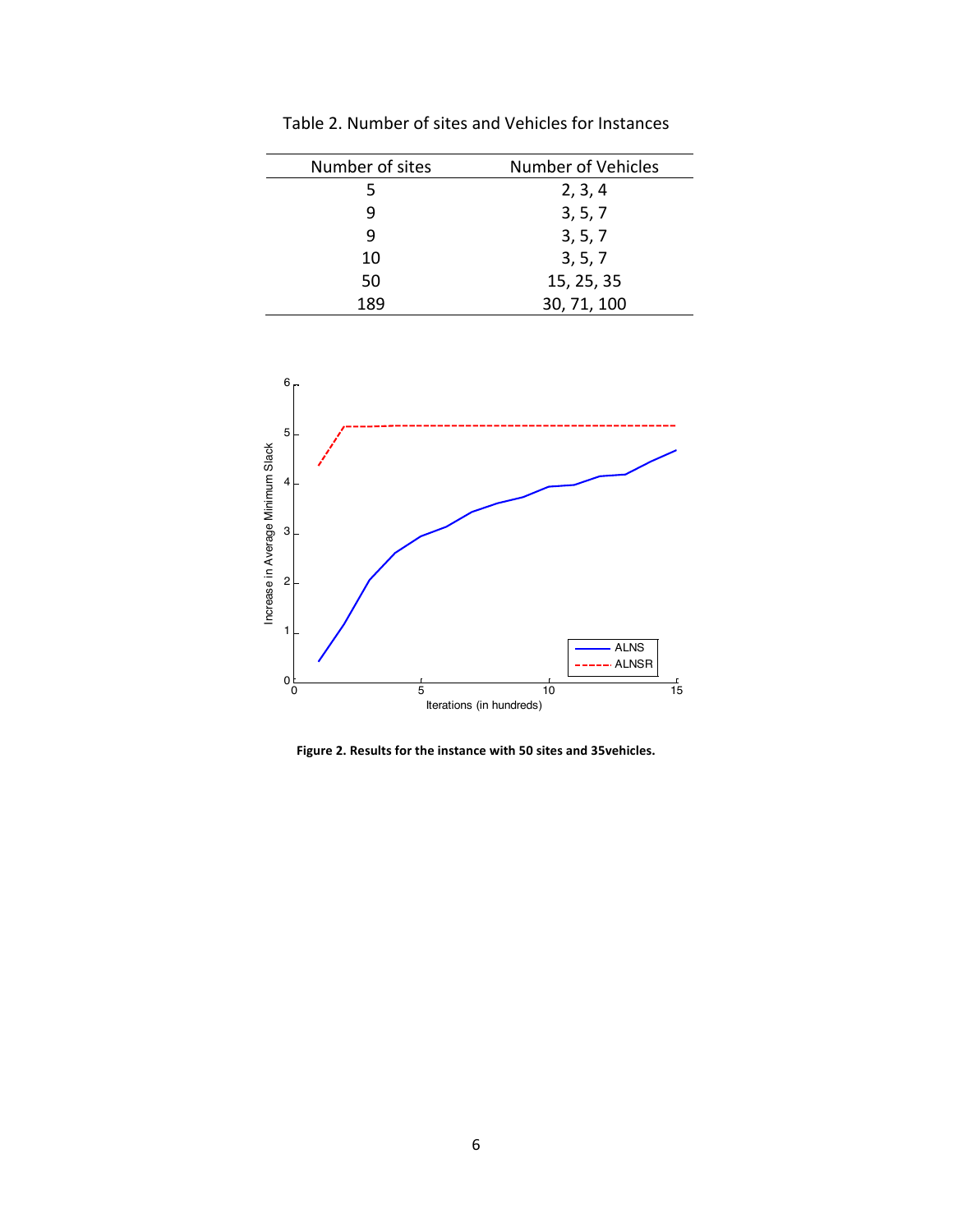

Figure 3. Results for the instance with 50 sites and 35 vehicles ALNSR

#### **4.!Results**

The results reflect the general positive correlation between computation time and search algorithm performance. For the instances where the ALNSR generated routes with greater minimum slacks, it also took much longer to run. In nearly all instances, the ALNSR took longer than the ALNS except in the data sets with a small number of sites.

Moreover, as shown in Table 3, there is almost no improvement in the greatest minimum slack found for instances with 5 to 10 sites. The regret insertion heuristic performs a search of all the possible places where a removed site can be inserted in order to determine which removed sites have the most impact on minimum slack. By inserting those sites first, the remaining sites are all relatively easy to place. However, in small instances, almost every combination of stops and vehicles can be fully considered simply due to the large number of iterations. Because the best solution can be found without the regret insertion heuristic, the ALNS and ALNSR find solutions for small instances with very similar greatest minimum slacks. For instances with a large number of sites, the number of iterations is insufficient to search the solution space so thoroughly, so insertions have to be chosen wisely, which is why the regret insertion heuristic is valuable. With an ability to foresee difficulties in inserting certain removed sites, the regret heuristic can avoid those issues, which is why only a few iterations are needed and the best quality solution can be found so quickly.

In the instances with 50 and 189 sites, the lower bounds of the confidence intervals for ALNSR are all greater than the upper bounds of the confidence intervals for ALNS. For example, even with instances where the highest minimum slack differed by the least the confidence intervals reveal that the solutions for ALNSR will have greater slack than the solutions for ALNS.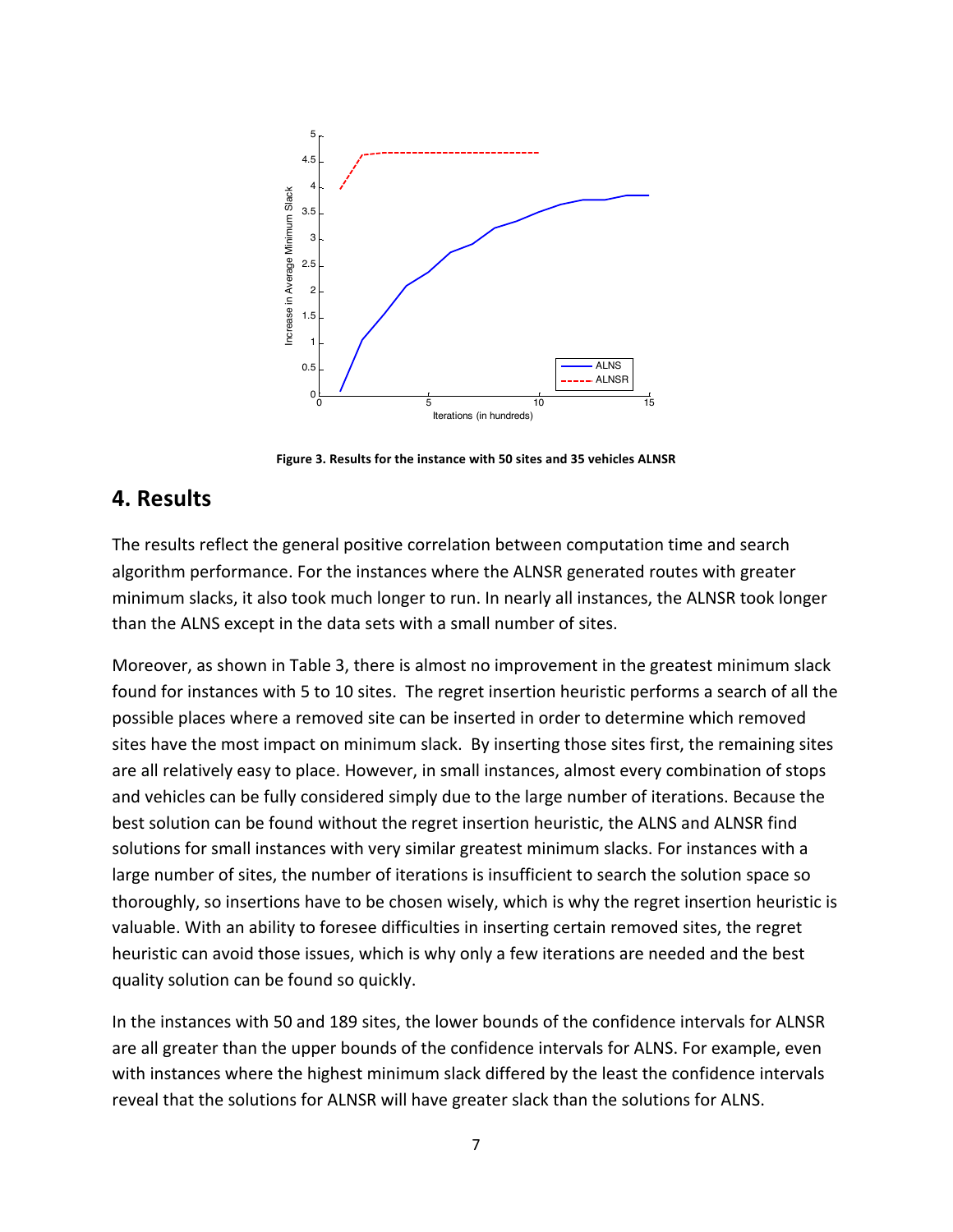| Number   | Number of      |             | Average                       | 95% Confidence Interval             |  |
|----------|----------------|-------------|-------------------------------|-------------------------------------|--|
| of sites | Vehicles       |             | <b>Greatest Minimum Slack</b> | on Greatest Minimum Slack           |  |
|          |                | <b>ALNS</b> | <b>ALNSR</b>                  | <b>ALNS</b><br><b>ALNSR</b>         |  |
| 5        | $\overline{2}$ | 478.5       | 478.5                         | [478.5 478.5] [478.5 478.5]         |  |
|          | 3              | 491.5       | 491.5                         | [491.5 491.5] [491.5 491.5]         |  |
|          | 4              | 491.5       | 491.5                         | [491.5 491.5] [491.5 491.5]         |  |
| 9(F)     | 3              | 1281.0      | 1280.9                        | [1280.9 1281.0] [1280.9 1281.0]     |  |
|          | 5              | 1316.0      | 1316.0                        | $[1316.0 1316.0]$ $[1316.0 1316.0]$ |  |
|          | 7              | 1328.0      | 1328.0                        | $[1328.0 1328.0]$ $[1328.0 1328.0]$ |  |
| 9(0)     | 3              | 458.0       | 458.0                         | [458.0 458.0] [458.0 458.0]         |  |
|          | 5              | 482.7       | 482.9                         | [482.4 482.8] [482.8 483.0]         |  |
|          | 7              | 496.0       | 496.0                         | [496.0 496.0] [496.0 496.0]         |  |
| 10       | 3              | 1082.3      | 1082.9                        | $[1082.1 1082.6]$ $[1082.8 1083.0]$ |  |
|          | 5              | 1092.2      | 1092.1                        | $[1092.1 1092.2]$ $[1092.1 1092.2]$ |  |
|          | 7              | 1092.2      | 1092.2                        | [1092.2 1092.2] [1092.2 1092.2]     |  |
| 50       | 15             | 1248.1      | 1266.0                        | $[1246.4 1249.7]$ $[1264.8 1267.1]$ |  |
|          | 25             | 1284.1      | 1285.1                        | $[1283.7 1284.5]$ $[1284.9 1285.2]$ |  |
|          | 35             | 1284.4      | 1285.2                        | [1284.4 1284.9] [1285.2 1285.2]     |  |
| 189      | 30             | 1247.1      | 1266.9                        | [1245.9 1248.3] [1265.5 1268.3]     |  |
|          | 71             | 1319.8      | 1335.7                        | $[1319.3 1320.3]$ $[1334.7 1336.7]$ |  |
|          | 100            | 1332.4      | 1345.5                        | $[1331.5 1333.3]$ [1344.3 1346.7]   |  |

Table 3. Comparison of ALNS and ALNSR Search Quality over 18 Instances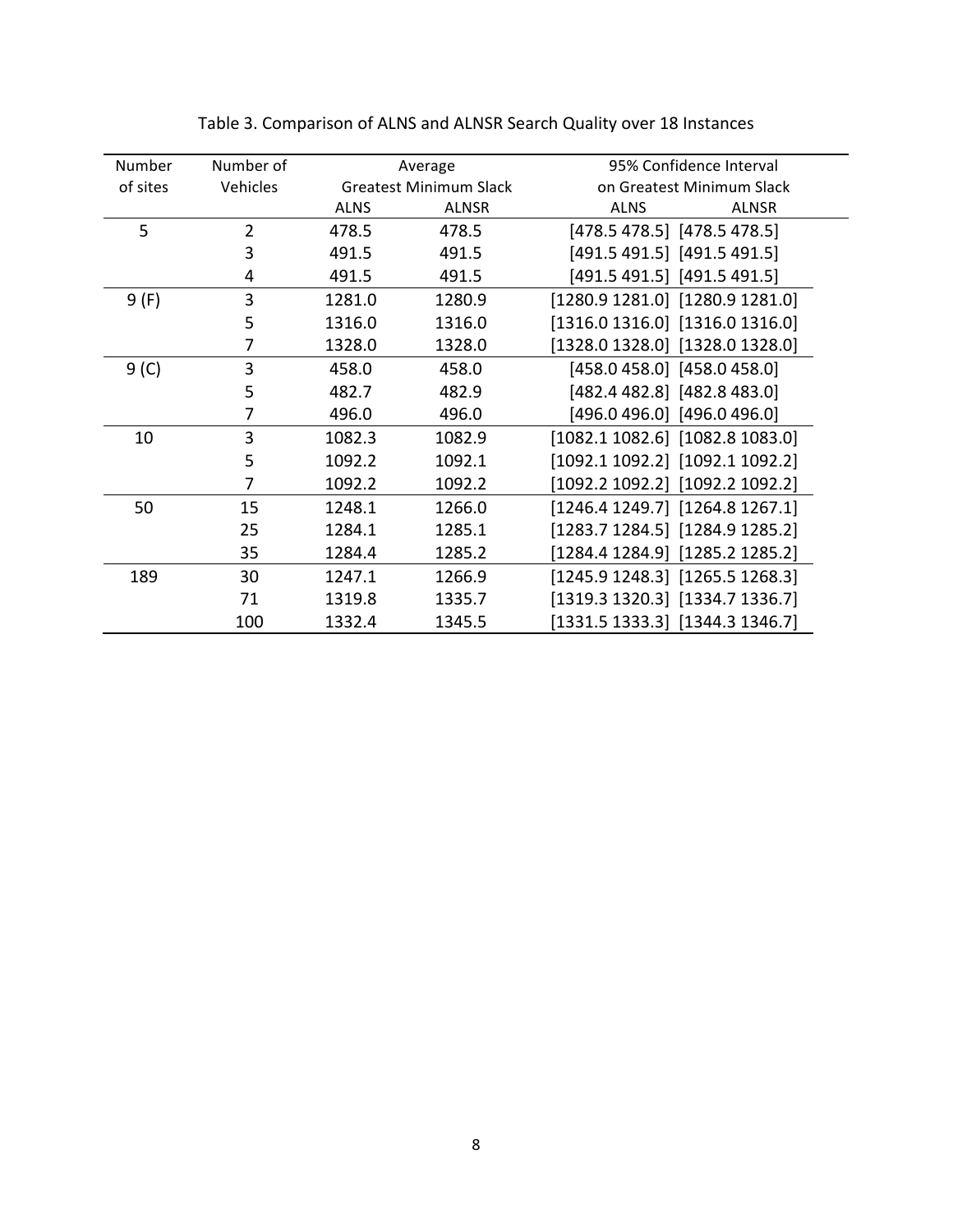| Number   | Number   | Number    |                     | <b>Computation Time</b> | Difference |
|----------|----------|-----------|---------------------|-------------------------|------------|
| of sites | of       | of Trials | per trial (seconds) |                         | (seconds)  |
|          | Vehicles |           | <b>ALNS</b>         | <b>ALNSR</b>            |            |
| 5        | 2        | 50        | 13.2                | 11.8                    | $-1.4$     |
|          | 3        | 50        | 9.6                 | 8.6                     | $-1.0$     |
|          | 4        | 50        | 8.3                 | 6.8                     | $-1.5$     |
| 9 (F)    | 3        | 50        | 28.4                | 40.3                    | 11.9       |
|          | 5        | 50        | 19.8                | 30.7                    | 10.9       |
|          | 7        | 50        | 17.0                | 18.6                    | 1.6        |
| 9(C)     | 3        | 50        | 43.1                | 61.4                    | 18.3       |
|          | 5        | 50        | 28.4                | 43.2                    | 14.8       |
|          | 7        | 50        | 21.8                | 22.9                    | 1.1        |
| 10       | 3        | 50        | 43.9                | 64.9                    | 21.0       |
|          | 5        | 50        | 27.8                | 42.2                    | 14.4       |
|          | 7        | 50        | 22.2                | 26.4                    | 4.2        |
| 50       | 15       | 50        | 113.7               | 509.2                   | 395.5      |
|          | 25       | 50        | 91.8                | 355.5                   | 263.7      |
|          | 35       | 50        | 90.6                | 234.9                   | 144.3      |
| 189      | 30       | 10        | 440.1               | 3150.1                  | 2710.0     |
|          | 71       | 10        | 254.0               | 1698.8                  | 1444.8     |
|          | 100      | 10        | 247.7               | 1321.3                  | 1073.6     |

Table 4. Computation Time Per Trial for Both ALNS and ALNSR

#### **5.!Discussion**

The regret insertion heuristic is most valuable around 50 sites, due to the reasonable tradeoff between computation time and search performance. As shown in Figures 2 and 3, the ALNSR generated solutions that have greater minimum slack than those found by the ALNS. Furthermore, the ALNSR finds the best solution in the system around 200 iterations whereas the ALNS is still searching for that solution after 1500 iterations. Figure 4 shows the relationship between solution quality and computation time. Finding higher quality solutions requires more time. The average time for ALNSR is 144 seconds greater than the average time for ALNS.

Figure 5 displays the diminishing effect of the regret insertion heuristic in discovering good solutions early. Whereas in the case of 50 sites, the regret insertion heuristic greatly improved the efficiency of the algorithm by not only finding the best possible solution but also quickly, in the instances with fewer than 10 sites, the regret heuristic performed significantly worse. In the instance of 10 sites and 5 vehicles, as demonstrated in Figure 5, the ALNS and ALNSR found similar solutions with the minimum slack. The slope of both graphs reveals that they are near the higher quality solution, but in this case the ALNS found that solution more quickly.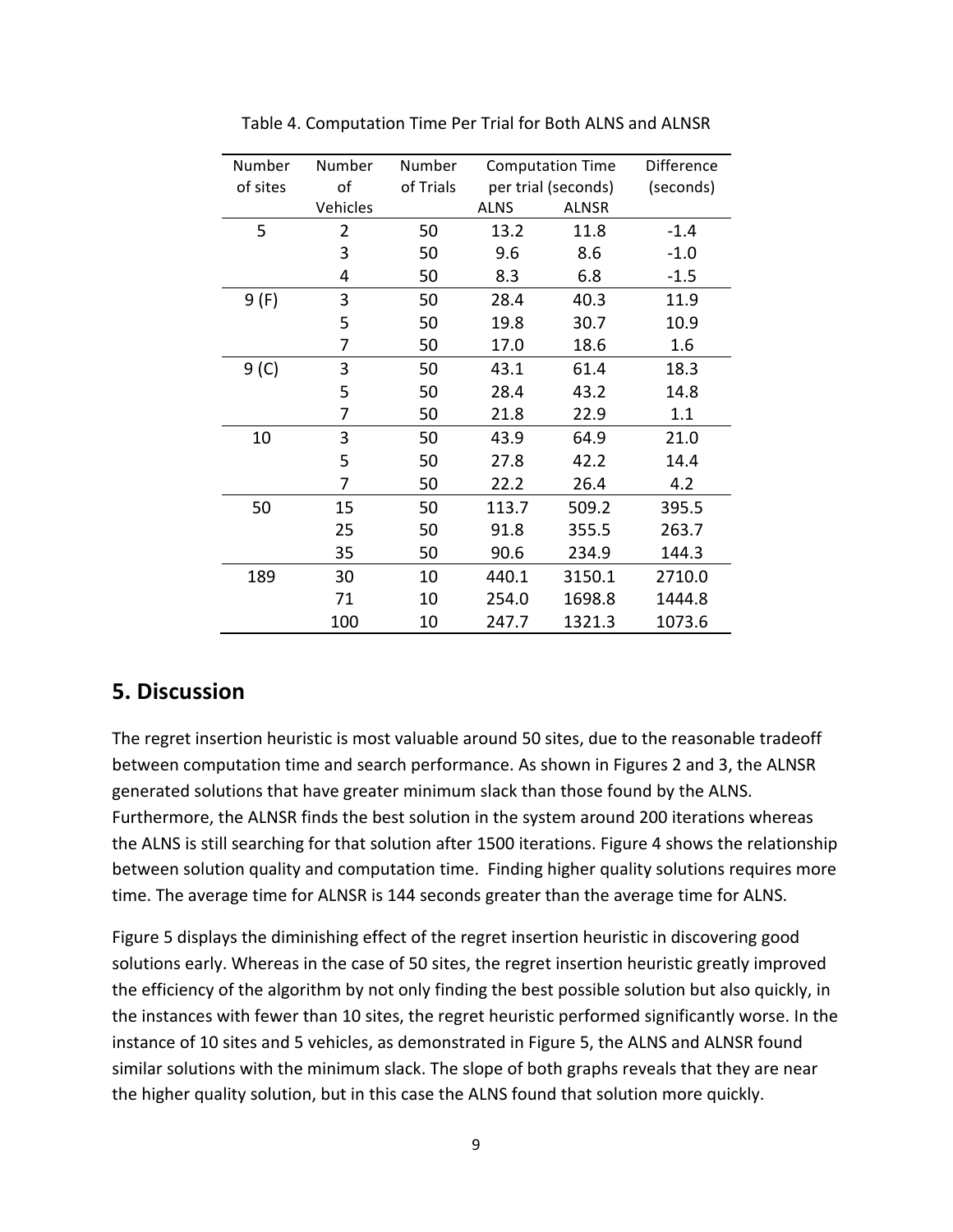Figure 6 presents another view of Figure 5 comparing the average highest minimum slack with iterations instead of time. The ALNSR is able to find a higher quality solution earlier in the search. The values of the greatest minimum slack, which is recorded after the first 100 iterations, reveal that although using the regret insertion heuristic reduces the number of iterations required to find the best solution it increases the average computational time. This phenomenon also occurred on the instances with 5, 9, and 10 sites.

The results gathered from the largest instances (those with 189 sites) demonstrate the same trend where the regret insertion heuristic finds higher quality solutions than the original ALNS at the expense of time. Figure 7 portrays one such instance with 189 sites and 30 vehicles. Despite finding better solutions, the ALNSR runs for nearly an hour compared to the eight minutes for the ALNS. Furthermore, unlike the other instances where the graphs displayed a concave characteristic, this instance reveals that both algorithms are still searching for the optimal solution as depicted by the convexity of the curve. The ALNS barely improved across the 1500 iterations, with only a slight increase in minimum slack towards the end of the search. This lack of convergence indicates that not nearly enough iterations have been run for both algorithms. Figure 8 displays this same trend.

It is important to note the large difference in computation time between the two instances where only the number of vehicles changed. This can be easily explained by how the regret insertion heuristic works. With fewer vehicles, there are more stops per route requiring that the algorithm must spend more time computing where to insert a removed site into each route. With more vehicles, there are fewer stops in each route and consequently it becomes easier to determine the best place to insert a removed site. There are also similarities in the plots of Figures 7 and 8. Again, there is still the lack of concavity representing that the optimal solution has not been found and that not enough iterations have been run. Also, the ALNSR outperformed the ALNS search by a large amount in both instances.

In the 189-site instances, the ALNSR required between 20 minutes and an hour, defeating the purpose of a local search, but in general discovered better solutions than the ALNS. In instances with a smaller number of sites, there are no major differences between the two searches. The regret insertion heuristic only served to increase the computation time of the search without yielding any better results. This was due to the small instances where 1500 iterations of the ALNS algorithm can essentially search through every potential combination of stops for each route in order to find the optimal solution. In these circumstances the ALNSR could do little to improve the search except to find the better solution earlier. For larger instances where the search space is also larger, each iteration valued more because not every combination of sites per route can be explored and the ALNSR played a much larger role in the search performance by finding better solutions with higher minimum slacks.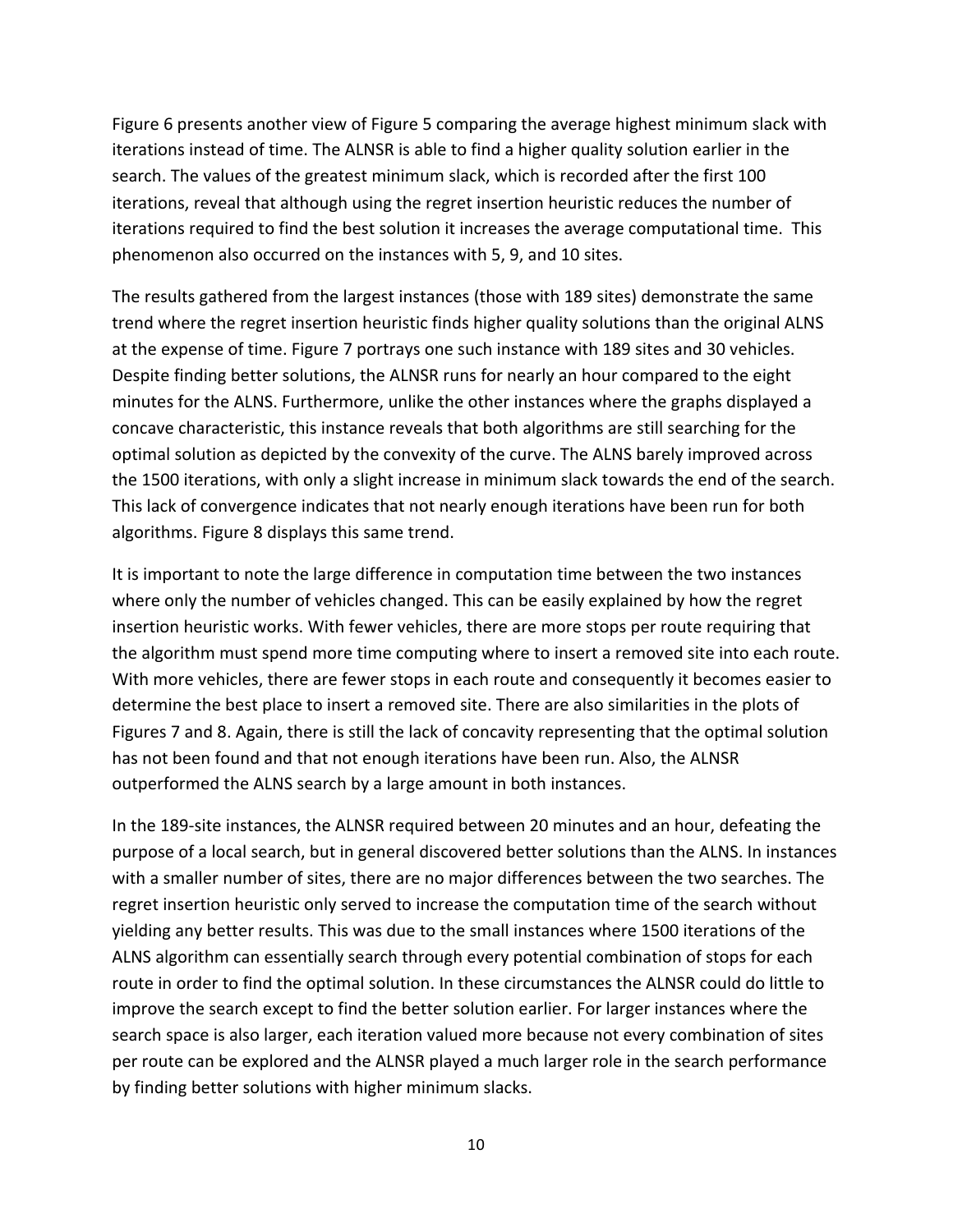

Figure 4. Results for 50 sites and 35 vehicles



Figure 5. Results for 10 sites and 5 vehicles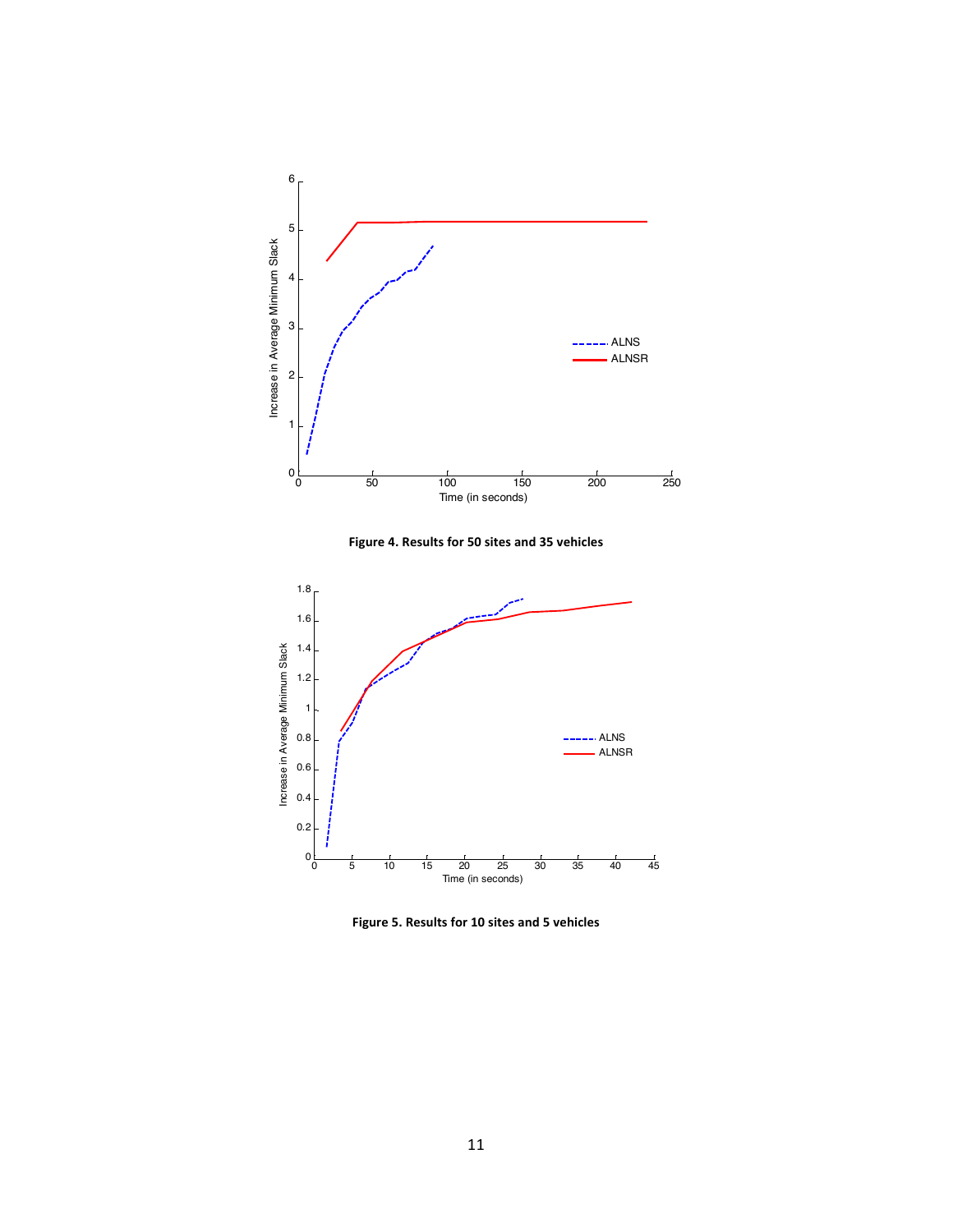

Figure 6. Results for 10 sites and 5 vehicles



Figure 7. Results for 189 sites and 30 vehicles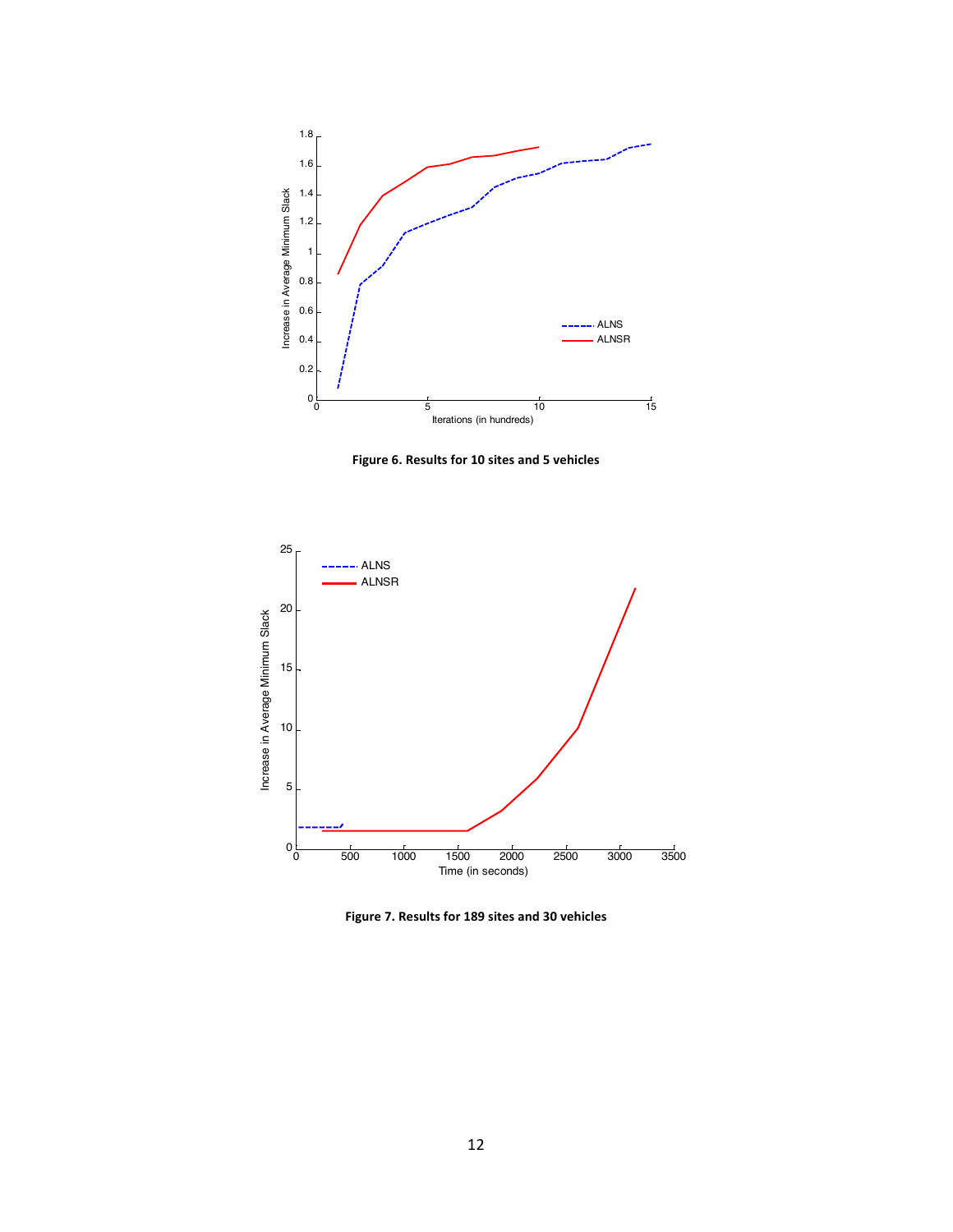

Figure 8. Results for 189 sites and 71 vehicles

#### **6. Calculating Regret using Route Durations**

The regret insertion heuristic increased the computation time of the search greatly. Even though it is able to discover higher quality solutions, this increased effort makes the algorithm inefficient. Determining the delivery quantities and calculating the minimum slack for each possible location for a removed site takes significant time. Because the minimum slack largely depends upon the route durations, we considered a version of the regret insertion heuristic that considered the difference in vehicle route durations. In this version, a removed site is inserted into every possible location in a route. At each location, the heuristic considers the total route duration. Then the removed site with the greatest regret – difference in route durations between its best route and second best route  $-$  is inserted first.

Consider again the example instance discussed before. Table 5 lists the route durations that result from adding each site to each vehicle's route.

The regret is calculated by the difference in travel times between the best and second best route for each removed site. The shortest route for both sites 5 and 6 is vehicle 2, and the second best route is vehicle 3. The regret values are 4 and 8 for sites 5 and 6, respectively. The site with the largest regret is inserted first, so site 6 is added to vehicle 2's route. Then the process is repeated until no more removed sites remain.

The ALNS search with the modified regret insertion heuristic will be denoted by "ALNSRD."

As shown in Table 6, compared to the solutions generated by the ALNS, the solutions found by the ALNSRD for the instances with 5 and 9 sites had the same quality. For the larger instances,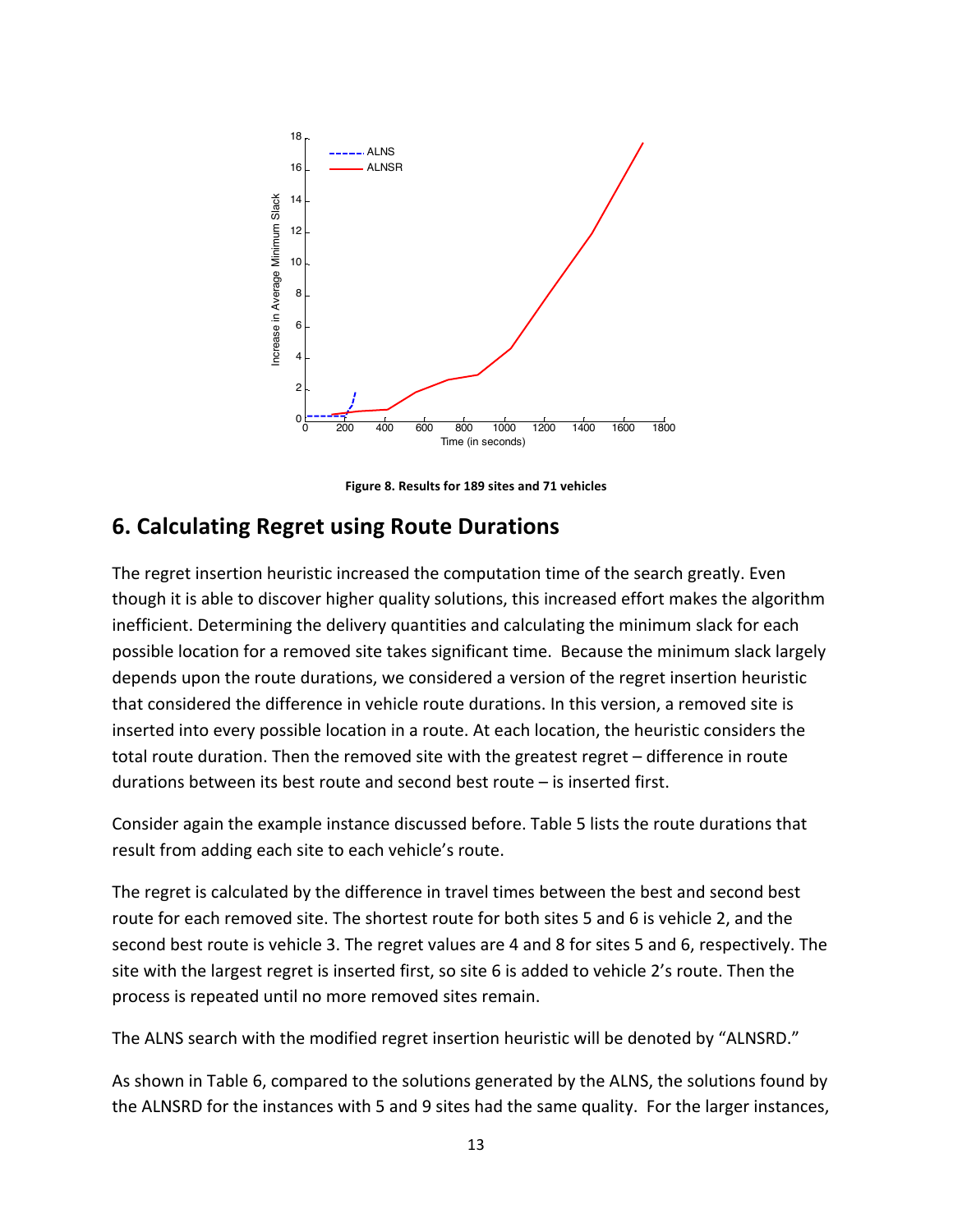the solutions found by the ALNSRD were not as good. The performance of the ALNSRD was particularly poor on the instance with 50 sites and 15 vehicles.

As shown in Table 9, the ALNSRD did require less computation time than the other searches and reduced the time in some instances by nearly 50%. Like the search performances of ALNSR, ALNSRD finds the same solutions as ALNS in smaller sized instances but as the size of the sites increase the differences become more apparent.

Looking at each vehicle's routes for various instances, ALNSRD does not find the same routes as ALNS nor ALNSR. This can be attributed to the fact that ALNSRD seeks solely to minimize the travel times per vehicle instead of maximizing the minimum slack. Even though the vehicle routes vary, the minimum slacks differ only very slightly. The small differences can be logically explained by the strong correlation between slacks and travel times. Manipulating travel time will directly affect slack.

Though the ALNSRD could not find solutions of the same quality as ALNS or ALNSR, it was able to finish its search in much shorter time. The results indicated unexpected behavior as we predicted the ALNSRD will still take longer time than ALNS to complete. However, because slack was no longer calculated, thousands of calls to our delivery volume improvement (DVI) function was removed which sped up the search considerably. The reason why ALNSRD ran faster than ALNS was due to the adaptive nature of the search. Heuristics that find better solutions are more likely to be called again. Since the regret insertion heuristic is able to discover higher quality solutions, it becomes used more than the other insertion heuristics Moreover, the new regret insertion heuristic runs very quickly because it makes no call to external functions unlike the other insertion heuristics. The ALNSRD calls the regret insertion heuristic more as the search progresses due to its effectiveness and speeds up the search as less attention is diverted to the more time consuming insertion heuristics.

The ALNSRD does not perform as well as ALNS and ALNSR. Figure 9 captures the limitations of the new regret insertion heuristic in finding as good of a solution as ALNS or ALNSR. However, the short amount of computation time is evident.

In the medium sized instances where ALNSR greatly outperformed ALNS, ALNSRD fails to maintain the same results.

Figure 10 reveals the similar increase in average minimum slack between ALNS and ALNSRD. Both algorithms performed similarly, revealing that the new regret insertion heuristic has little to no effect of improving the search quality. The ALNSR is simply better than both ALNS and ALNSRD although it does take much longer to run.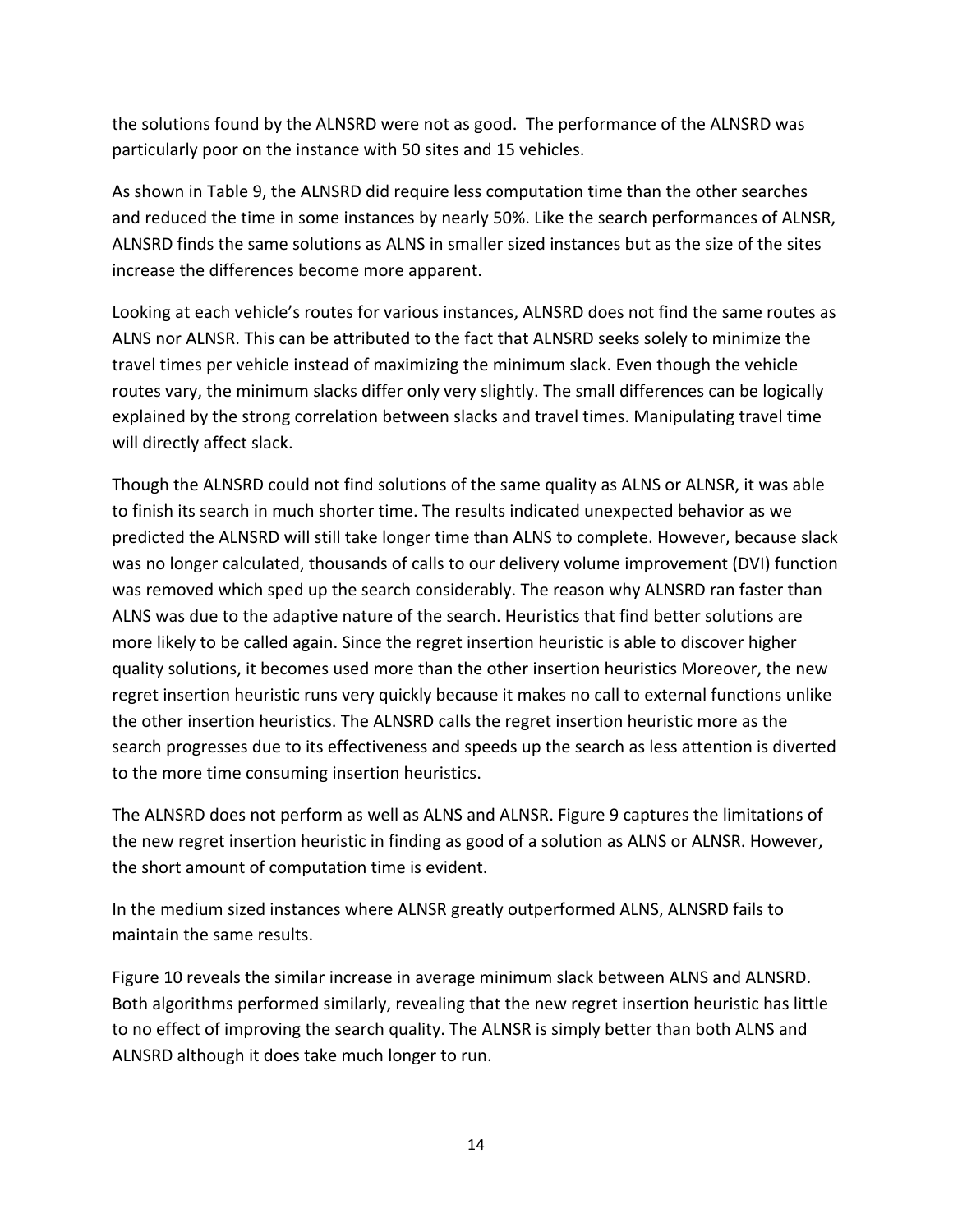|        | Vehicle 1 | Vehicle 2 | Vehicle 3 |
|--------|-----------|-----------|-----------|
| Site 5 |           | 26        | 30        |
| Site 6 |           |           | 35        |

#### Table 5. Route Durations after Insertion of sites 5 and 6

| Number   | Number of |             | Average Highest Minimum | 95% Confidence Interval             |  |  |
|----------|-----------|-------------|-------------------------|-------------------------------------|--|--|
| of sites | Vehicles  |             | Slack                   | <b>ALNS</b><br>ALNSRD               |  |  |
|          |           | <b>ALNS</b> | <b>ALNSRD</b>           |                                     |  |  |
| 5        | 2         | 478.5       | 478.5                   | [478.5 478.5] [478.5 478.5]         |  |  |
|          | 3         | 491.5       | 491.5                   | $[491.5 491.5]$ $[491.5 491.5]$     |  |  |
|          | 4         | 491.5       | 491.5                   | $[491.5 491.5]$ [491.5 491.5]       |  |  |
| 9(F)     | 3         | 1281.0      | 1280.7                  | [1280.9 1281.0] [1280.6 1280.8]     |  |  |
|          | 5         | 1316.0      | 1316.0                  | $[1316.0 1316.0]$ $[1316.0 1316.0]$ |  |  |
|          | 7         | 1328.0      | 1328.0                  | [1328.0 1328.0] [1328.0 1328.0]     |  |  |
| 9(C)     | 3         | 458.0       | 457.9                   | $[458.0 458.0]$ [457.6 458.1]       |  |  |
|          | 5         | 482.7       | 482.4                   | [482.4 482.8] [482.1 483.7]         |  |  |
|          | 7         | 496.0       | 496.0                   | [496.0 496.0] [496.0 496.0]         |  |  |
| 10       | 3         | 1082.3      | 1081.5                  | $[1082.1 1082.6]$ $[1081.2 1081.9]$ |  |  |
|          | 5         | 1092.2      | 1091.8                  | $[1092.1 1092.2]$ $[1091.7 1091.9]$ |  |  |
|          | 7         | 1092.2      | 1092.1                  | [1092.2 1092.2] [1092.0 1092.2]     |  |  |
| 50       | 15        | 1248.1      | 1229.3                  | [1246.4 1249.7] [1227.0 1231.5]     |  |  |
|          | 25        | 1284.1      | 1282.9                  | $[1283.7 1284.5]$ $[1282.5 1283.4]$ |  |  |
|          | 35        | 1284.4      | 1284.1                  | [1284.4 1284.9] [1283.8 1284.4]     |  |  |
| 189      | 30        | 1247.1      | 1244.7                  | $[1245.9 1248.3]$ [1243.4 1246.0]   |  |  |
|          | 71        | 1319.8      | 1318.4                  | $[1319.3 1320.3]$ $[1317.8 1319.0]$ |  |  |
|          | 100       | 1332.4      | 1329.5                  | $[1331.5 1333.3]$ $[1328.3 1330.7]$ |  |  |

Table 6. Comparison of ALNS and ALNSRD on 18 Instances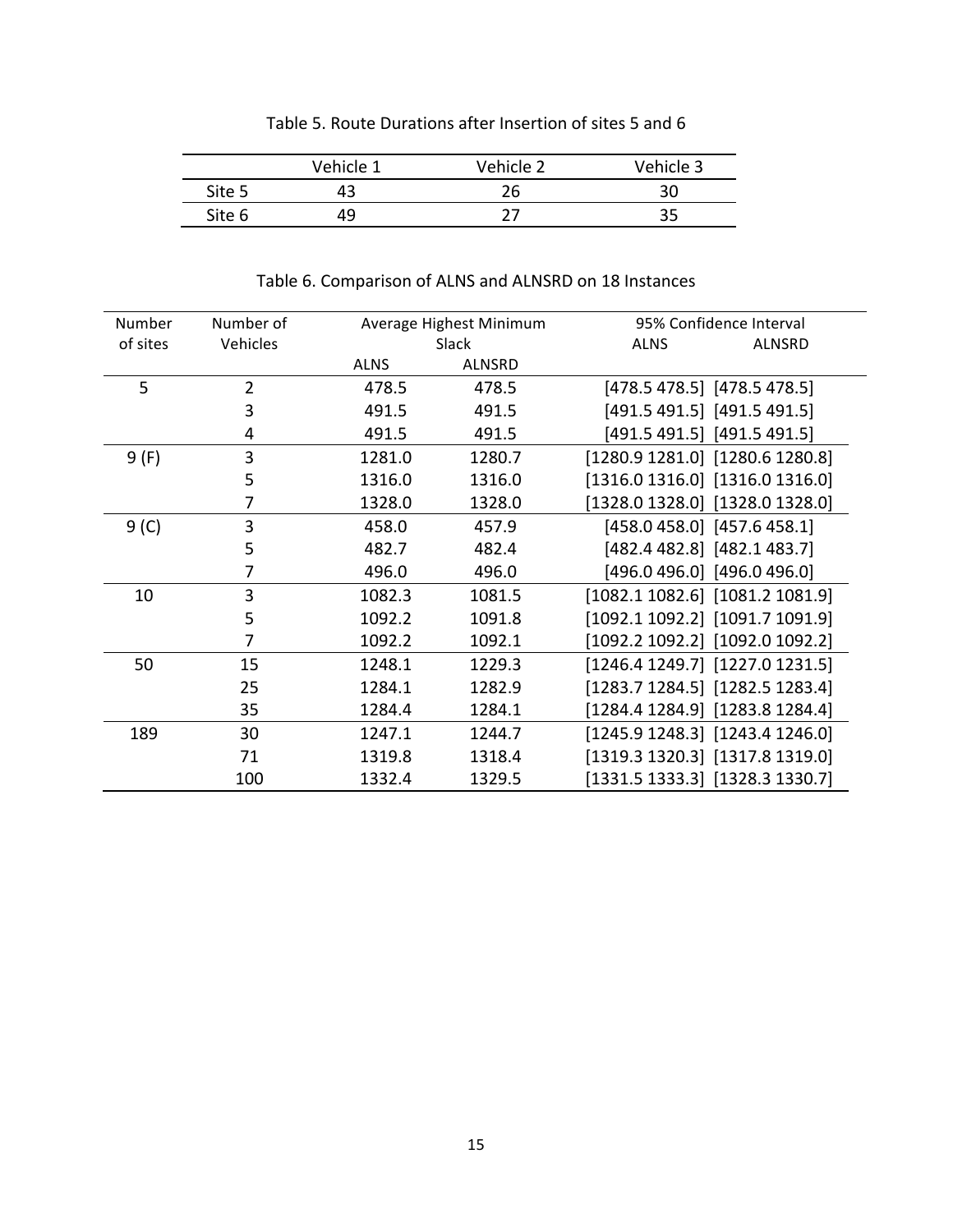



0 50 100 150 200 250

ALNS --- ALNSR ALNSRD

Time (in seconds)

#### **7. Adding Linear Programming to ALNS**

 $0\frac{L}{0}$ 

1

2

The ALNS, ALNSR, and ALNSRD searches used delivery volume improvement (DVI) to improve the delivery quantities of each vehicle. The DVI procedure considers each vehicle separately. In order to determine the best minimum slack for a given set of routes by optimizing the delivery quantities of all vehicles simultaneously, we formulated an appropriate linear program (LP).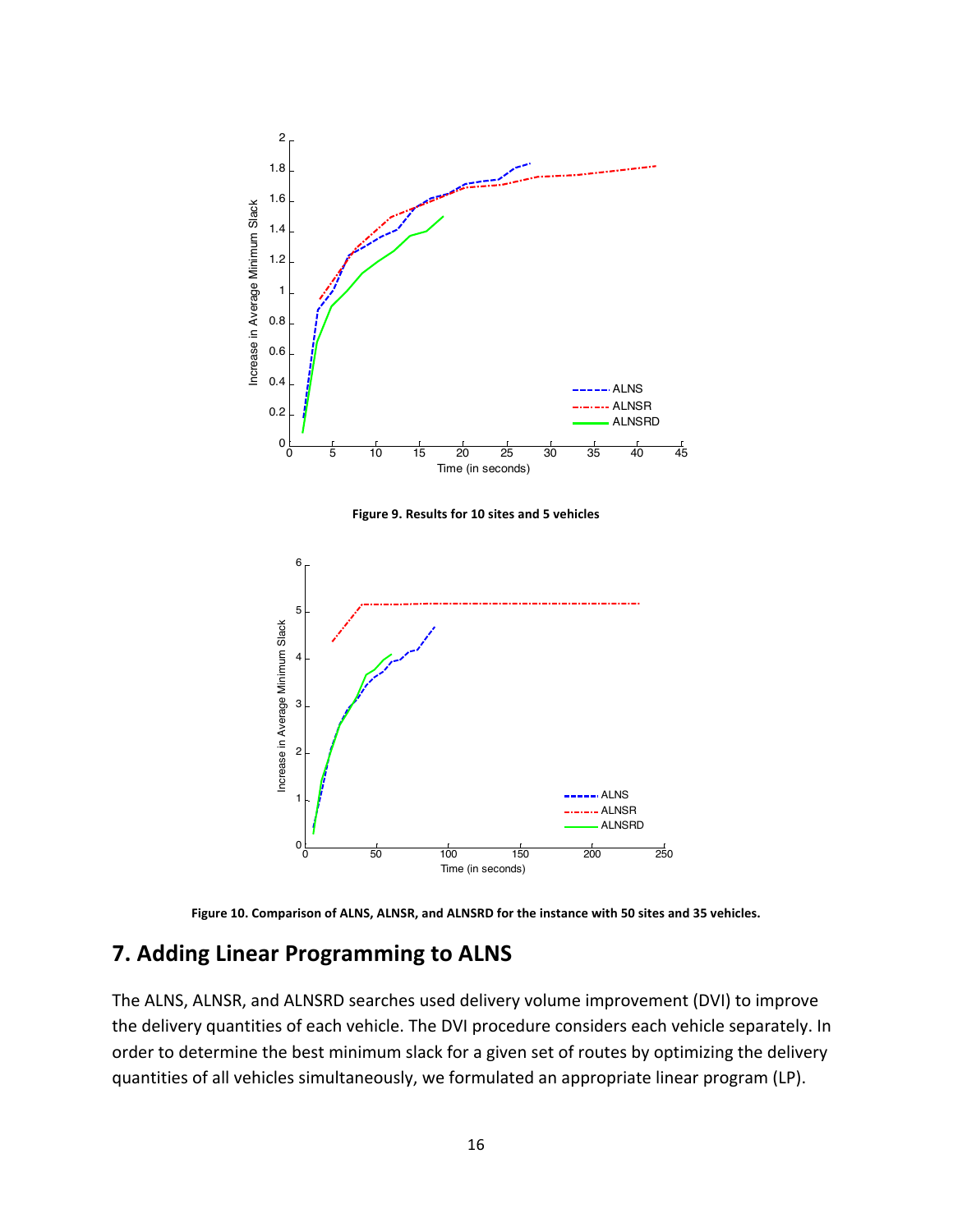After routes and schedules have been determined for each vehicle, a linear program can be used to optimally allocate the quantities. In this LP, the decision variables are  $a_{\rm vi}$ , which is a pickup by vehicle  $v$  for trip  $j$ , and  $b_{vik}$ , which is a delivery to site  $k$  by vehicle  $v$  on trip  $j$ . We know that vehicle  $v$  takes  $J_v$  trips.

The notation from the original formulation remains as follow. *C* designates the capacity of a vehicle.  $t_{\rm vt}$  is the time that vehicle  $v$  begins loading at the depot for trip  $j$  .  $w_{\rm vt}$  is the time until a delivery is completed for site  $k$  by vehicle  $v$  from when this vehicle begins loading at the depot.  $I(t)$  denotes the amount of inventory that has become available at the depot at time  $t$ .  $Q_{\text{vik}}$  is the amount of inventory delivered to site *k* by vehicle *v* prior to trip *j* .

Additionally, we have the function  $n<sub>v</sub>(t)$ , which is the number of trips started by vehicle *v* up to, and including, time *t*. Let  $T_v = \{t_v, j = 1, ..., J_v\}$  be the set of all delivery start times for vehicle  $v$  . Let  $T$  denote the union of all starting times for the  $V$  vehicles:  $T = \bigcup_{v=1}^{V} T_{v}$  .

Given the routes and schedules, the maximum minimum slack can be found by solving the following linear program:

$$
\max s \tag{1.1}
$$

$$
\sum_{\nu=1}^{V} \sum_{j=1}^{n_{\nu}(t)} a_{\nu j} \le I(t) \text{ for } t \in T
$$
 (1.2)

$$
a_{\nu j} \le C \text{ for } \nu = 1, ..., V; j = 2, ..., J_{\nu}
$$
\n(1.3)

$$
\sum_{\forall k} b_{\text{vjk}} = a_{\text{vj}} \text{ for } \nu = 1, ..., V; j = 2, ..., J_{\nu}
$$
 (1.4)

$$
\sum_{j=1}^{J_{\nu}} b_{\nu j k} = L_k (T_2 - T_1) \text{ for } \nu = 1, ..., V; k \in \sigma_{\nu}
$$
 (1.5)

$$
Q_{\nu 1k} = 0 \text{ for } \nu = 1, \dots, V; k \in \sigma_{\nu}
$$
\n
$$
(1.6)
$$

$$
Q_{\text{vjk}} = \sum_{m=1}^{j-1} b_{\text{vmk}} \text{ for } \nu = 1, ..., V; j = 2, ..., J_{\nu}; k \in \sigma_{\nu}
$$
 (1.7)

$$
s \le T_1 + \frac{Q_{vik}}{L_k} - t_{vj} - w_{vk} \text{ for } v = 1, ..., V; j = 1, ..., J_v; k \in \sigma_v
$$
 (1.8)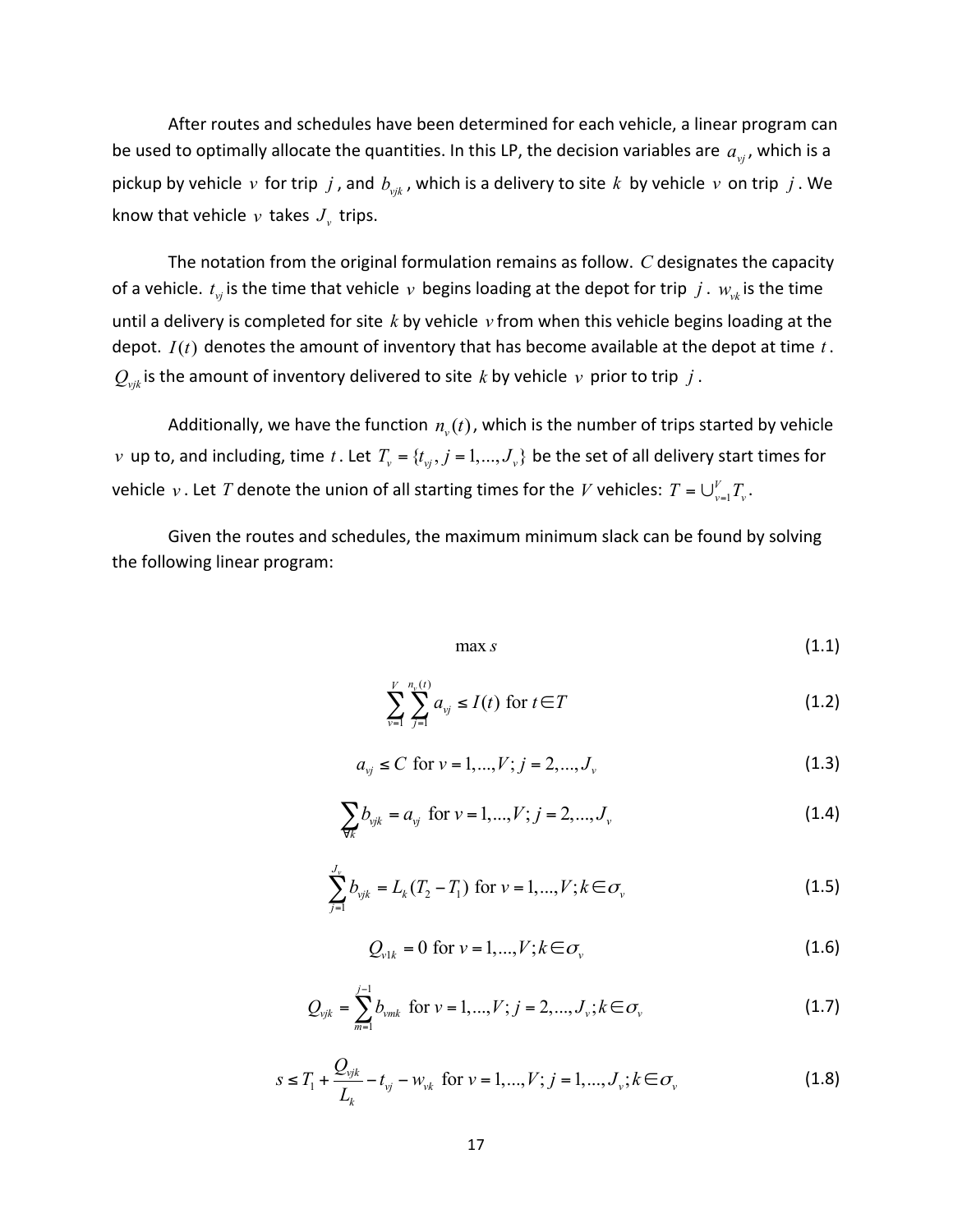$$
a_{\nu j} \ge 0 \text{ for } \nu = 1, \dots, V; j = 1, \dots, J_{\nu}
$$
\n(1.9)

$$
b_{\nu jk} \ge 0 \text{ for } \nu = 1, ..., V; j = 1, ..., J_{\nu}; k \in \sigma_{\nu}
$$
\n(1.10)

Equation 1.1 denotes the objective function, which is to maximize the minimum slack. Equation 1.2 prevents the pickups from exceeding inventory at the depot. Equation 1.3 is a vehicle capacity constraint for all pickups. Equation 1.4 forces the vehicle to deliver all inventory picked up before returning to the depot. Equation 1.5 ensures that all sites receive their demanded inventory. Equations 1.6 and 1.7 define the cumulative quantity amounts. Equation 1.8 defines the minimum slack. Equations 1.9 and 1.10 are nonnegativity constraints for the decision variables.

Using the LP to evaluate each solution greatly increased the time required to run the search. Let ALNS with LP be denoted "ALNSLP" and ALNSR with LP be denoted "ALNSRLP." ALNSLP took nearly 30 minutes per trial (1500 iterations) for an instance with 50 sites, and ALNSRLP was not halfway complete after 180 minutes.

In order to reduce the time required by the search, we also tested a version that used the DVI procedure during the search and ran the LP only on the best solution found. Let ALNS and ALNSRD with LP at the end be denoted "LinProg" and "LinProg2."

The addition of LP increased the computation time of the ALNS algorithms so greatly that the times are comparable between ALNSRLP for small instances and ALNS with large instances. However, despite the enormous cost of time, the LP is able to find solutions with higher maximum slacks. Figure 11 demonstrates the instance where ALNSLP and ALNSR LP both vastly outperformed DVI.

Although the ALNSLP finds high quality solutions, the time required is over five times as much as the ALNS requires. We noted that building the constraint matrices for the LP takes more time than solving the LP using MATLAB's LP solver. The ALNSRLP takes considerably longer to run than the ALNSLP, but both algorithms find the solutions with the same minimum slack. This suggests that the LP alone is able to improve the search performance and discover high quality solutions without the incorporation of the regret insertion heuristic.

LinProg and LinProg2 performed as expected. The computation times are not displayed for these two algorithms because they take approximately the same amount of time as ALNS and ALNSRD (see Table 6). The quality of the solutions found is almost as good as ALNSLP while taking much less time. The results in Tables 4 and 8 shows that using the LP at the end of the search drastically improves the search performance without significantly increasing the computational effort. Comparing the search quality of all the algorithms, it is interesting that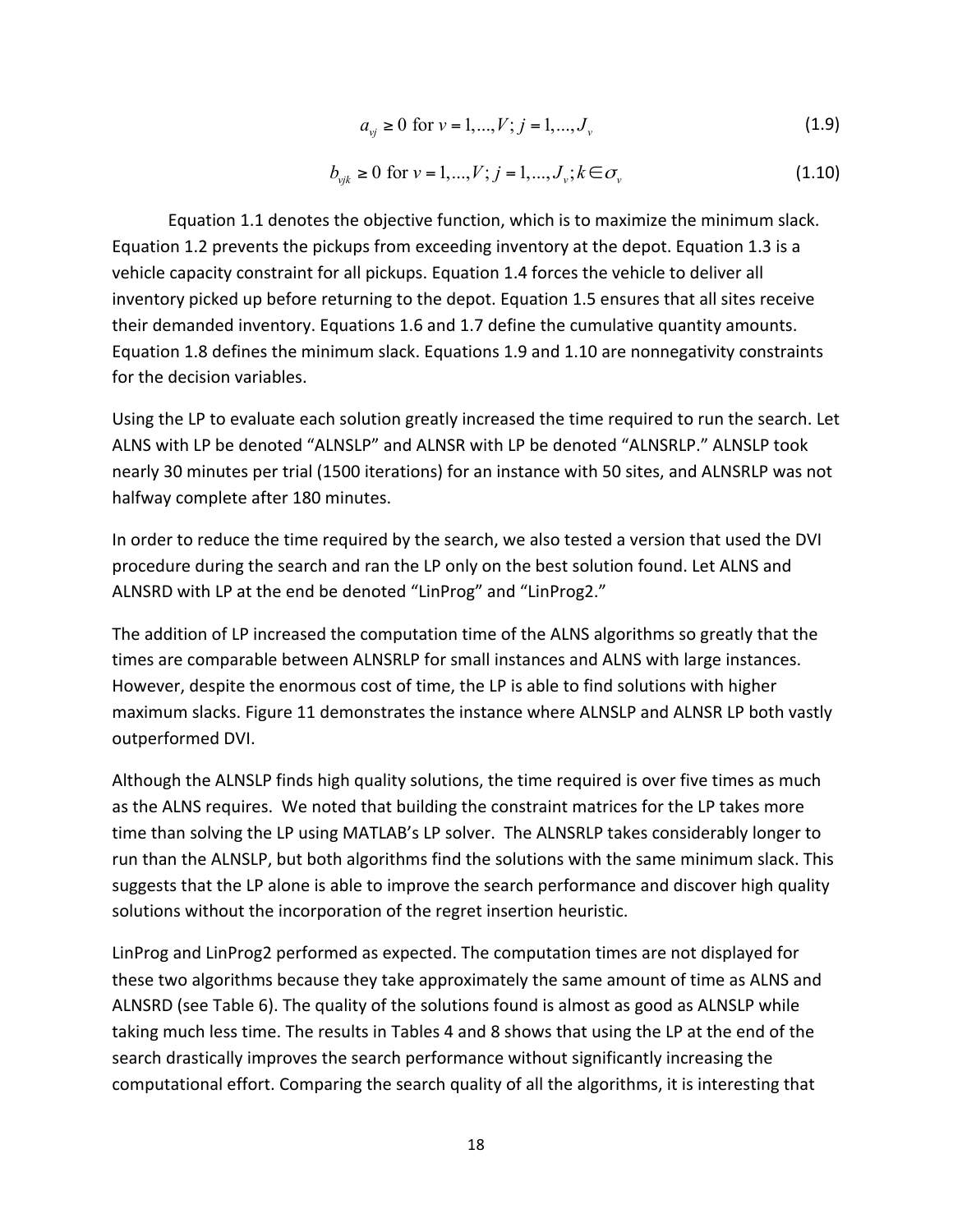LinProg performs the best in the shortest amount of time. Not only does it take less time than ALNSR, but it also outperforms it for the instances with 10 and 50 sites.

| Label          | Corresponding Algorithm    |
|----------------|----------------------------|
| <b>ALNS</b>    | <b>Original ALNS</b>       |
| ALNSR          | ALNS with regret insertion |
|                | heuristic                  |
| ALNSRD         | ALNS with modified regret  |
|                | insertion heuristic based  |
|                | on route duration          |
| ALNSLP         | <b>ALNS with linear</b>    |
|                | programming replacing      |
|                | DVI                        |
| <b>ALNSRLP</b> | <b>ALNSR</b> with linear   |
|                | programming replacing      |
|                | DVI                        |
| LinProg        | Linear programming run     |
|                | once after ALNS finishes   |
| LinProg2       | Linear programming run     |
|                | once after ALNSRD finishes |

Table 7. Table of Algorithm Labels

Table 8. Comparison of ALNSLP and ALNSRLP.

| Number   | Number of | Greatest Minimum Slack |                | Greatest Minimum Slack              |
|----------|-----------|------------------------|----------------|-------------------------------------|
| of sites | Vehicles  |                        | Average        | 95% Confidence Interval             |
|          |           | <b>ALNSLP</b>          | <b>ALNSRLP</b> | ALNSRLP<br>ALNSLP                   |
| 5        | 2         | 483.7                  | 483.7          | [483.7 483.7] [483.7 483.7]         |
|          | 3         | 493.8                  | 493.8          | [493.8 493.8] [493.8 493.8]         |
|          | 4         | 498.1                  | 498.1          | [498.1 498.1] [498.1 498.1]         |
| 9(F)     | 3         | 1280.9                 | 1281.0         | $[1280.8 1281.0]$ $[1280.9 1281.0]$ |
|          | 5         | 1316.0                 | 1316.0         | $[1316.0 1316.0]$ $[1316.0 1316.0]$ |
|          |           | 1328.0                 | 1328.0         | [1328.0 1328.0] [1328.0 1328.0]     |
| $9($ C   | 3         | 458.0                  | 458.0          | [458.0 458.0] [458.0 458.0]         |
|          | 5         | 482.4                  | 483.0          | [482.1 482.6] [482.9 483.0]         |
|          | 7         | 496.0                  | 496.0          | [496.0 496.0] [496.0 496.0]         |
| 10       | 3         | 1084.7                 | 1084.7         | [1084.7 1084.7] [1084.7 1084.7]     |
|          | 5         | 1096.8                 | 1096.8         | [1096.8 1096.8] [1096.8 1096.8]     |
|          |           | 1101.0                 | 1101.1         | $[1101.0 1101.0]$ $[1101.1 1101.1]$ |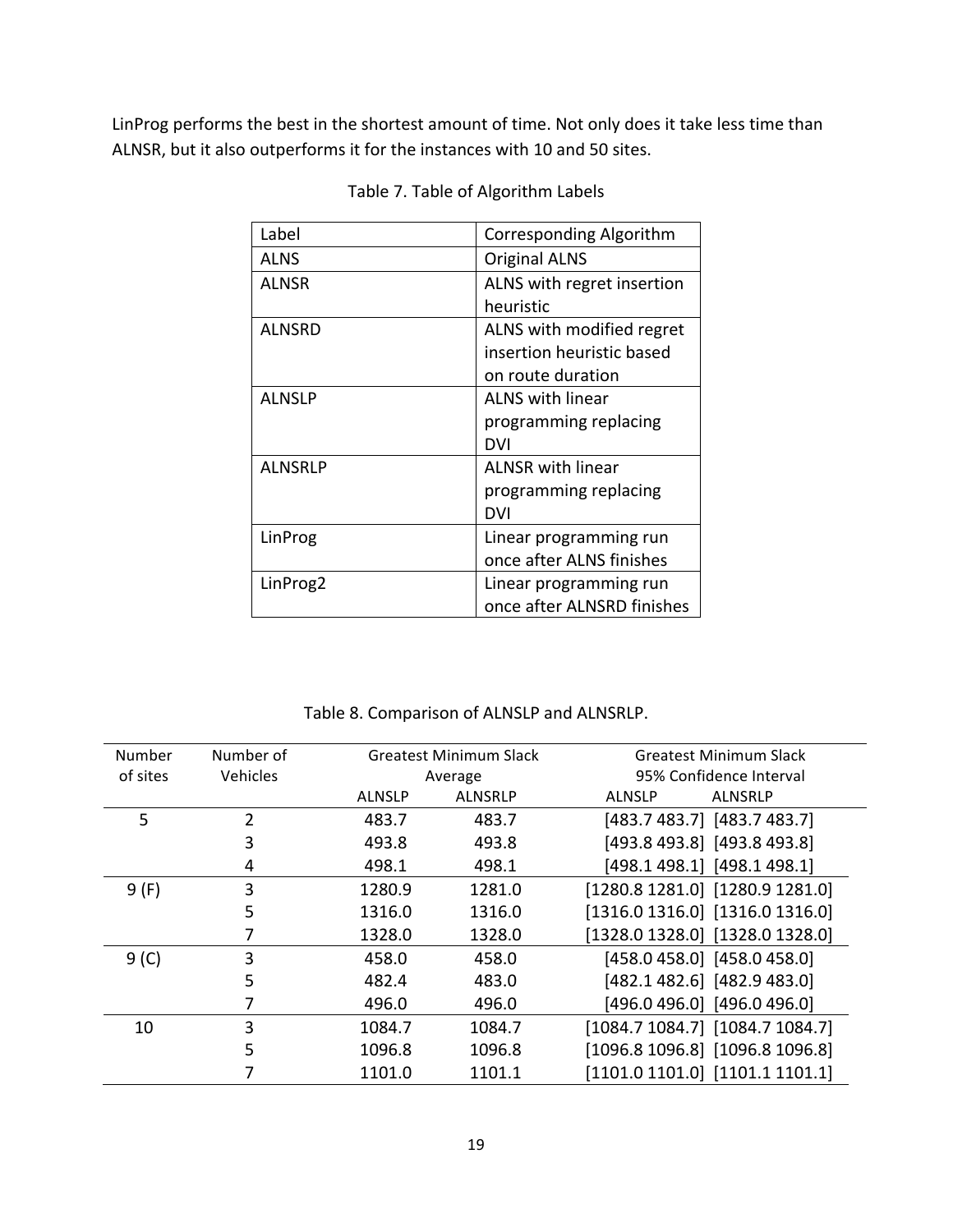| Number   | Number of      |         | Average Highest Minimum |         | 95% Confidence Interval             |
|----------|----------------|---------|-------------------------|---------|-------------------------------------|
| of sites | Vehicles       |         | Slack                   | LinProg | LinProg2                            |
|          |                | LinProg | LinProg2                |         |                                     |
| 5        | $\overline{2}$ | 478.6   | 478.6                   |         | $[478.6 478.6]$ [478.6 478.6]       |
|          | 3              | 493.8   | 493.8                   |         | [493.8 493.8] [493.8 493.8]         |
|          | 4              | 497.5   | 497.5                   |         | [497.5 497.5] [497.5 497.5]         |
| 9(F)     | 3              | 1280.9  | 1280.7                  |         | $[1280.8 1281.0]$ $[1280.5 1281.0]$ |
|          | 5              | 1316.0  | 1316.0                  |         | $[1316.0 1316.0]$ $[1316.0 1316.0]$ |
|          | 7              | 1328.0  | 1328.0                  |         | $[1328.0 1328.0]$ $[1328.0 1328.0]$ |
| 9(0)     | 3              | 458.0   | 458.0                   |         | $[458.0 458.0]$ $[458.0 458.0]$     |
|          | 5              | 482.6   | 482.2                   |         | [482.2 483.1] [481.6 482.8]         |
|          | 7              | 496.0   | 496.0                   |         | [496.0 496.0] [496.0 496.0]         |
| 10       | 3              | 1083.3  | 1082.8                  |         | $[1082.8 1083.7]$ $[1082.1 1083.6]$ |
|          | 5              | 1095.0  | 1094.9                  |         | $[1095.0 1095.1]$ $[1094.7 1095.1]$ |
|          | 7              | 1100.1  | 1100.1                  |         | [1100.1 1100.2] [1099.9 1100.2]     |
| 50       | 15             | 1263.2  | 1251.6                  |         | $[1259.3 1267.2]$ $[1247.2 1256.0]$ |
|          | 25             | 1292.9  | 1292.9                  |         | [1292.4 1293.4] [1292.3 1293.4]     |
|          | 35             | 1297.4  | 1297.3                  |         | [1296.9 1297.8] [1296.9 1297.8]     |
| 189      | 30             | 1245.3  | 1244.0                  |         | [1244.5 1246.1] [1244.0 1244.0]     |
|          | 71             | 1318.9  | 1319.0                  |         | $[1318.2 1319.6]$ $[1318.0 1318.0]$ |
|          | 100            | 1332.9  | 1329.0                  |         | $[1331.3 1334.5]$ [1328.0 1330.0]   |

Table 9. Comparison of LinProg and LinProg2.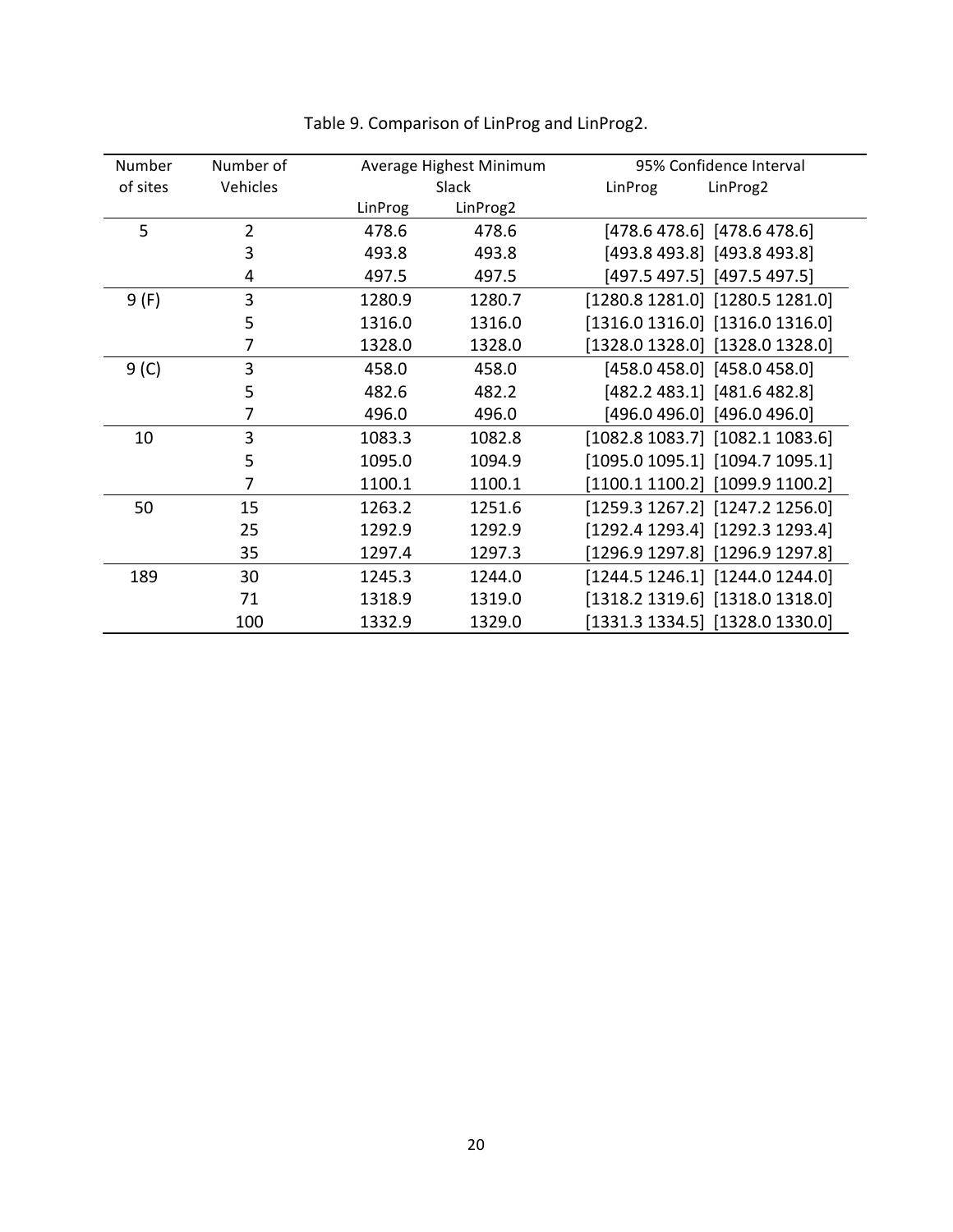| Number   | Number         | Number    | Computation Time per trial (seconds) |              |               |               |                |
|----------|----------------|-----------|--------------------------------------|--------------|---------------|---------------|----------------|
| of sites | of             | of Trials |                                      |              |               |               |                |
|          | Vehicles       |           | <b>ALNS</b>                          | <b>ALNSR</b> | <b>ALNSRD</b> | <b>ALNSLP</b> | <b>ALNSRLP</b> |
| 5        | $\overline{2}$ | 50        | 13.2                                 | 11.8         | 8.1           | 82.3          | 78.9           |
|          | 3              | 50        | 9.6                                  | 8.6          | 6.1           | 55.3          | 58.1           |
|          | 4              | 50        | 8.3                                  | 6.8          | 5.5           | 38.8          | 40.7           |
| 9 (F)    | 3              | 50        | 28.4                                 | 40.3         | 19.0          | 190.2         | 312.7          |
|          | 5              | 50        | 19.8                                 | 30.7         | 12.8          | 175.8         | 364.0          |
|          | 7              | 50        | 17.0                                 | 18.6         | 11.1          | 127.4         | 233.6          |
| 9(0)     | 3              | 50        | 43.1                                 | 61.4         | 28.9          | 327.9         | 531.6          |
|          | 5              | 50        | 28.4                                 | 43.2         | 19.3          | 227.4         | 462.2          |
|          | 7              | 50        | 21.8                                 | 22.9         | 15.1          | 144.8         | 247.1          |
| 10       | 3              | 50        | 43.9                                 | 64.9         | 27.8          | 234.6         | 381.0          |
|          | 5              | 50        | 27.8                                 | 42.2         | 17.8          | 161.2         | 335.7          |
|          | 7              | 50        | 22.2                                 | 26.4         | 13.7          | 111.9         | 227.6          |
| 50       | 15             | 50        | 113.7                                | 509.2        | 74.2          |               |                |
|          | 25             | 50        | 91.8                                 | 355.5        | 61.5          |               |                |
|          | 35             | 50        | 90.6                                 | 234.9        | 60.8          |               |                |
| 189      | 30             | 10        | 440.1                                | 3150.1       | 288.2         |               |                |
|          | 71             | 10        | 254.0                                | 1698.8       | 171.6         |               |                |
|          | 100            | 10        | 247.7                                | 1321.3       | 169.4         |               |                |

Table 10. Computation Time per Trial for ALNS, ALNSR, ALNSRD, ALNSLP, and ALNSRLP.



Figure 11. Comparison of ALNS, ALNSR, ALNSLP, ALNSRLP for the instance with 10 sites and 7 vehicles.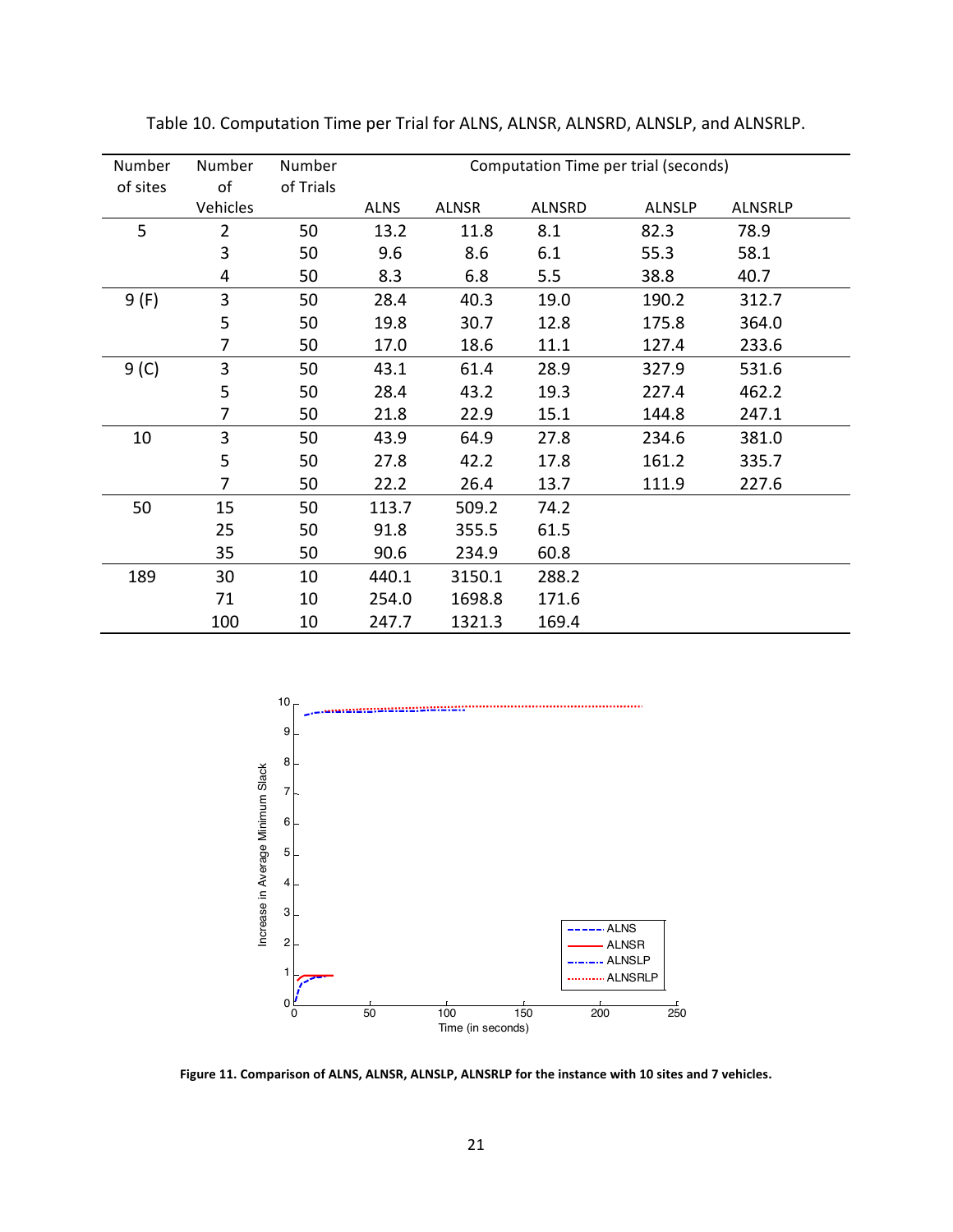## **8.!Conclusions**

The regret insertion heuristic performs the most efficiently in instances with less than 50 sites. There is almost no difference in search performance between ALNS and ALNSR for instances with a small number of sites. On the other hand, for instances with a large number of sites there were significant improvements in solution quality for ALNSR. However, the increase in quality comes at the cost of an immense computational time. For the instances with 50 sites, the ALNSR not only finds higher quality solutions but also does so within a reasonable amount of time. The regret insertion heuristic is inefficient in instances with a large or small number of sites, but around the range of 50 sites it performs exceptionally well both in finding high quality solutions and early.

With the implementation of the new regret insertion heuristic, the ALNSR becomes less favorable for small instances. The ALNSRD finds the same solutions as ALNS and ALNSR but much faster.

The addition of the LP algorithm greatly increased the search performance of the ALNS. The solutions were all of higher quality than those found with ALNS. ALNSLP and ALNSRLP found similar results despite the ALNSRLP requiring longer computation time, suggesting that the regret insertion heuristic only slows down the search without generating better results. The LinProg and LinProg2 are the best algorithms out of the instances tested. They not only find higher quality solutions than ALNS and ALNSR, they also take a short amount of time to run. This suggests that the removal and insertion heuristics with DVI are competent in finding high quality routes and the LP can optimize the minimum slacks through efficient scheduling.

## **Acknowledgements**

This publication was supported by Award Number 1H75TP000309 from the CDC to NACCHO. Its contents are solely the responsibility of the University of Maryland and do not necessarily represent the official views of CDC or NACCHO.

## **References**

[1] Campbell, A.M., Clarke, L.W., and Savelsbergh, M.W.P. (2001) The Vehicle Routing Problem, Society for Industrial and Applied Mathematics, Philadelphia, PA.

[2] Montjoy, A., and J.W. Herrmann. Adaptive Large Neighborhood Search for the Inventory Slack Routing Problem. Industrial Engineering Research Conference, Cancun, Mexico, 2010.

[3] Montjoy, A. Solving the Inventory Slack Routing Problem for Emergency Medication Distribution. Master's thesis, Department of Mechanical Engineering, University of Maryland, 2010.